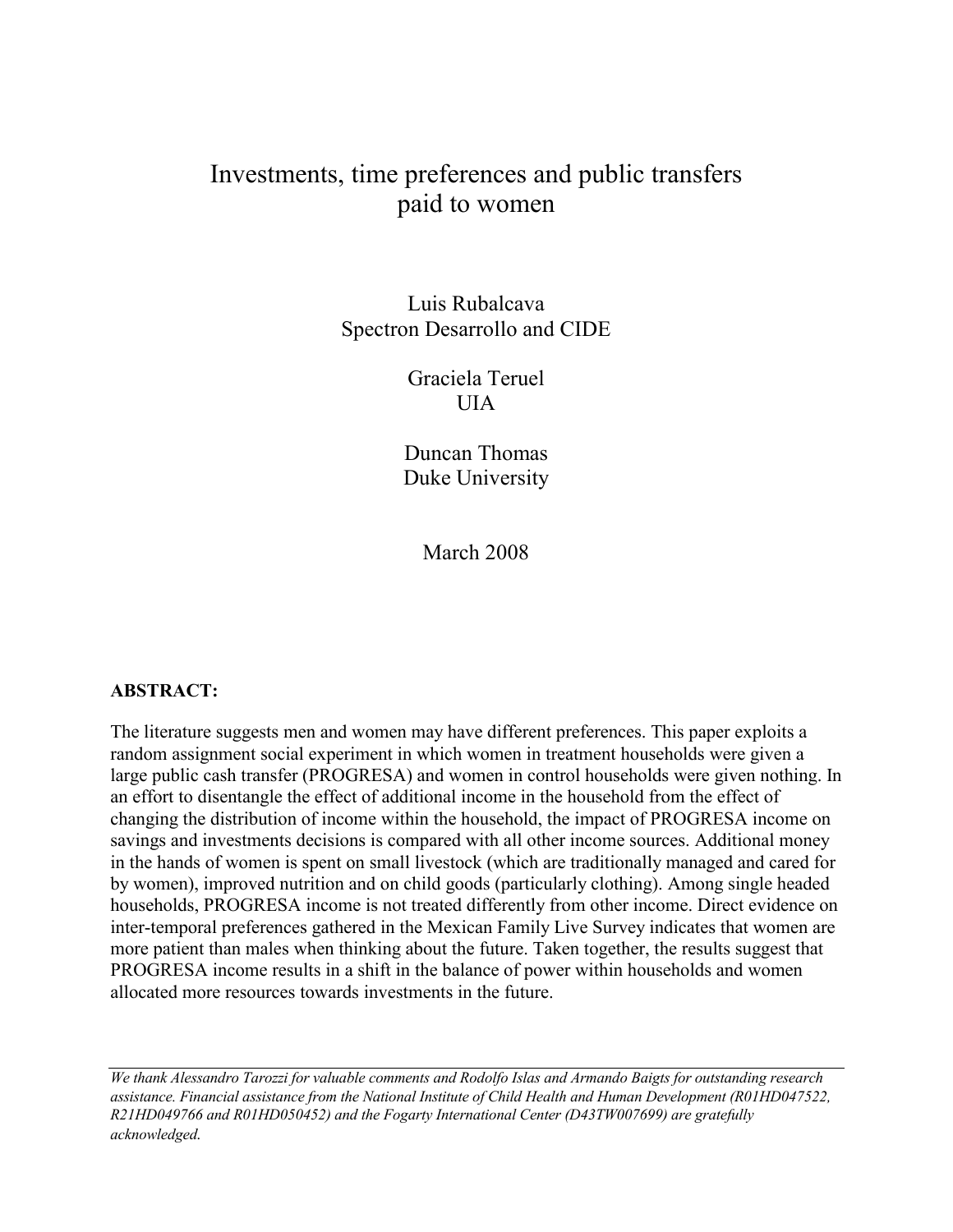## 1. Introduction

 $\overline{a}$ 

Research suggests that men and women do not share the same preferences. First, in carefully controlled experimental settings, women have been shown to be more altruistic and more risk averse than men. (Eckel and Grossman, 1998; Andreoni and Vesterlund, 2001; See, Eckel and Grossman 2006a, 2006b for reviews). However, the populations in most of these studies are college students and the generality of the evidence has not been established. Second, non-experimental evidence, based on population surveys, suggests that in some contexts women allocate resources under their control towards goods they or their children consume (such as clothing, see Lundberg, Pollak and Wales, 1997) and also to investments that improve child health and well-being (Thomas, 1990; Duflo 2000, for example). This paper addresses two shortcomings in this literature. First, legitimate concerns have been raised regarding the extent to which this evidence is contaminated by unobserved heterogeneity that is correlated with the distribution of resources within households.<sup>1</sup> Second, we draw on direct measures of preferences of men and women to corroborate evidence on household resources allocations.

To address the first concern, we exploit variation in the distribution of resources within households induced by a social experiment in which assignment to the treatment group is random and women in the treatment households are given income. PROGRESA, one of the most ambitious anti-poverty programs in the world, provides cash transfers to poor rural households in

<sup>&</sup>lt;sup>1</sup> Thomas (1990) compares non-labor income of males and females; women with relatively more non-labor income may be different from other women in other dimensions including, for example, time preferences which are related to saving and investment decisions. Lundberg, Pollak and Wales (1997) exploit a natural experiment in the United Kingdom in which Child Benefit was paid to women rather than men. Rubalcava and Thomas (2000) note that Aid to Families with Dependent Children, which was paid only to single women with children, provided a safety net for a lower-income woman with children in the event of separation from her partner. Variation in benefit levels across states and over time provides natural variation in the woman's bargaining power even while she is married.AHotchkiss (2004) argues the evidence can be explained by a time effect and notes similar budget reallocations among couples who did not receive the benefit, presumably because of changes in relative prices coincident with the change in the way Benefit was paid. Duflo (2000) exploits a different natural experiment in which older adults were given pensions in South Africa. She finds children are healthier in households with older women. Edmonds, Mammen and Miller (2005) demonstrate that household composition responds to receipt of the pension and that young children are more likely to co-reside with older women who are eligible for the pension. Behrman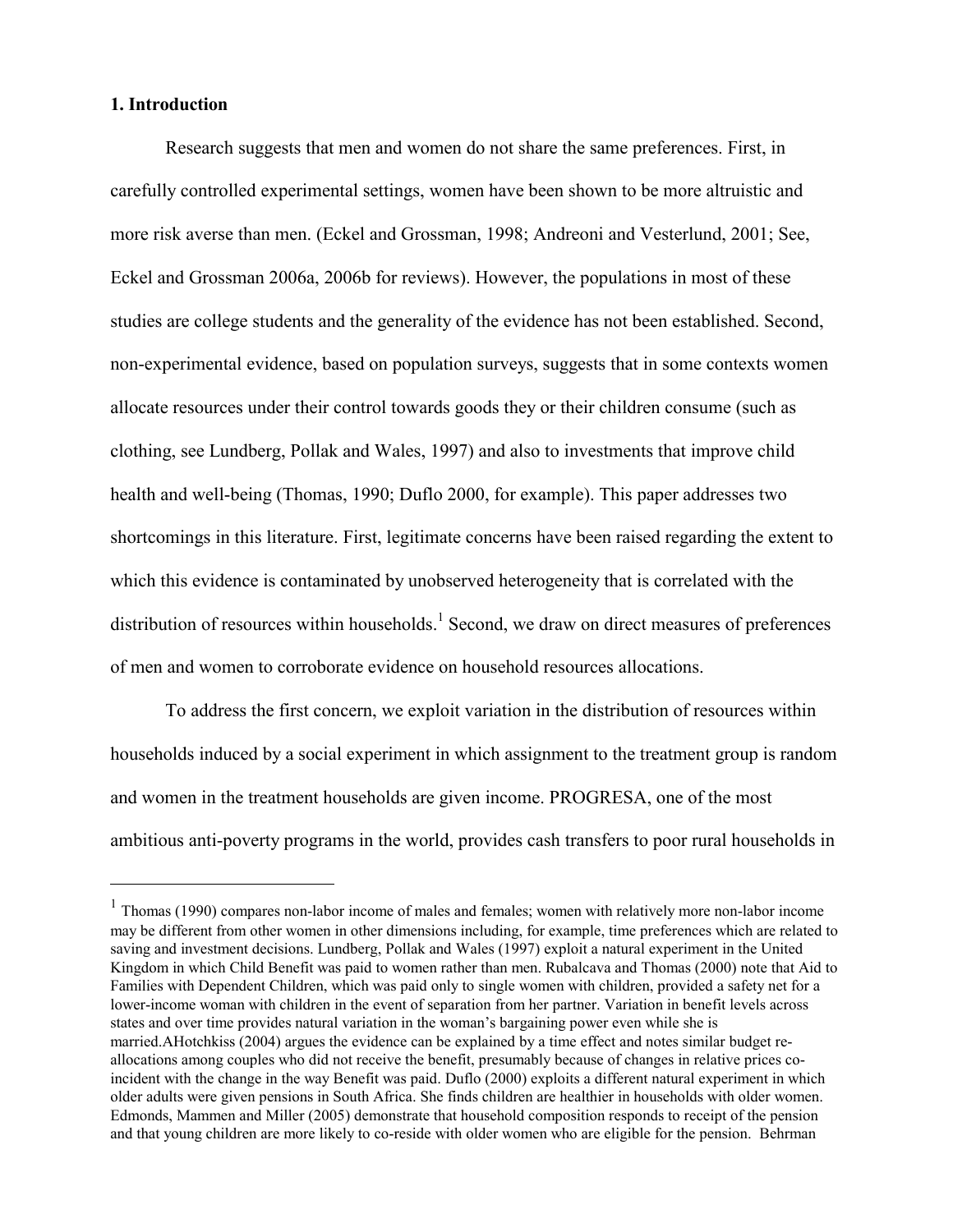Mexico and these transfers are paid to women. The payment is large: on average, beneficiary households receive payments that are around one-quarter pre-treatment household income.

The program was implemented in phases and designed so that it could be subjected to rigorous evaluation. Specifically, over 24,000 households that were eligible to receive PROGRESA were surveyed every six months from the beginning of the evaluation. Households living in two thirds of the study communities were randomly assigned to receive the benefits immediately and the rest were assigned to a control group which would receive the benefits three years later. (See Parker, Rubalcava and Teruel, 2008 for a complete description of the Program). Comparisons are made between the behavior of households in the treatment communities with the behavior of households in control communities that did not receive the benefits. Since total income rose substantially in households that received the benefit, it is important to fully control total resources if we are to pin down the impact of giving money to women. The empirical strategy is described in detail below. We measure the impact of PROGRESA benefits on allocation decisions holding total resources fixed and focus on households headed by couples.

The evidence suggests that PROGRESA income is allocated towards investments in the future. Specifically, resources are allocated towards child goods and towards investment in small livestock which, in the study societies, are traditionally cared for by (and under the control of) women. The results are robust to focusing on variation in the timing of PROGRESA payments within treatment households and also to controlling expected future benefits. This suggests that it is actual income in the hands of women that affects within household resource allocation decisions. If the evidence reflects the impact of unobserved heterogeneity in the communities that received the treatment, or the effect of other dimensions of the program, PROGRESA income should have the same impact on single-headed households who received the benefits. It does not.

Pollak and Taubman (1986) and Behrman and Rosenzweig (2004) provide evidence on within family resource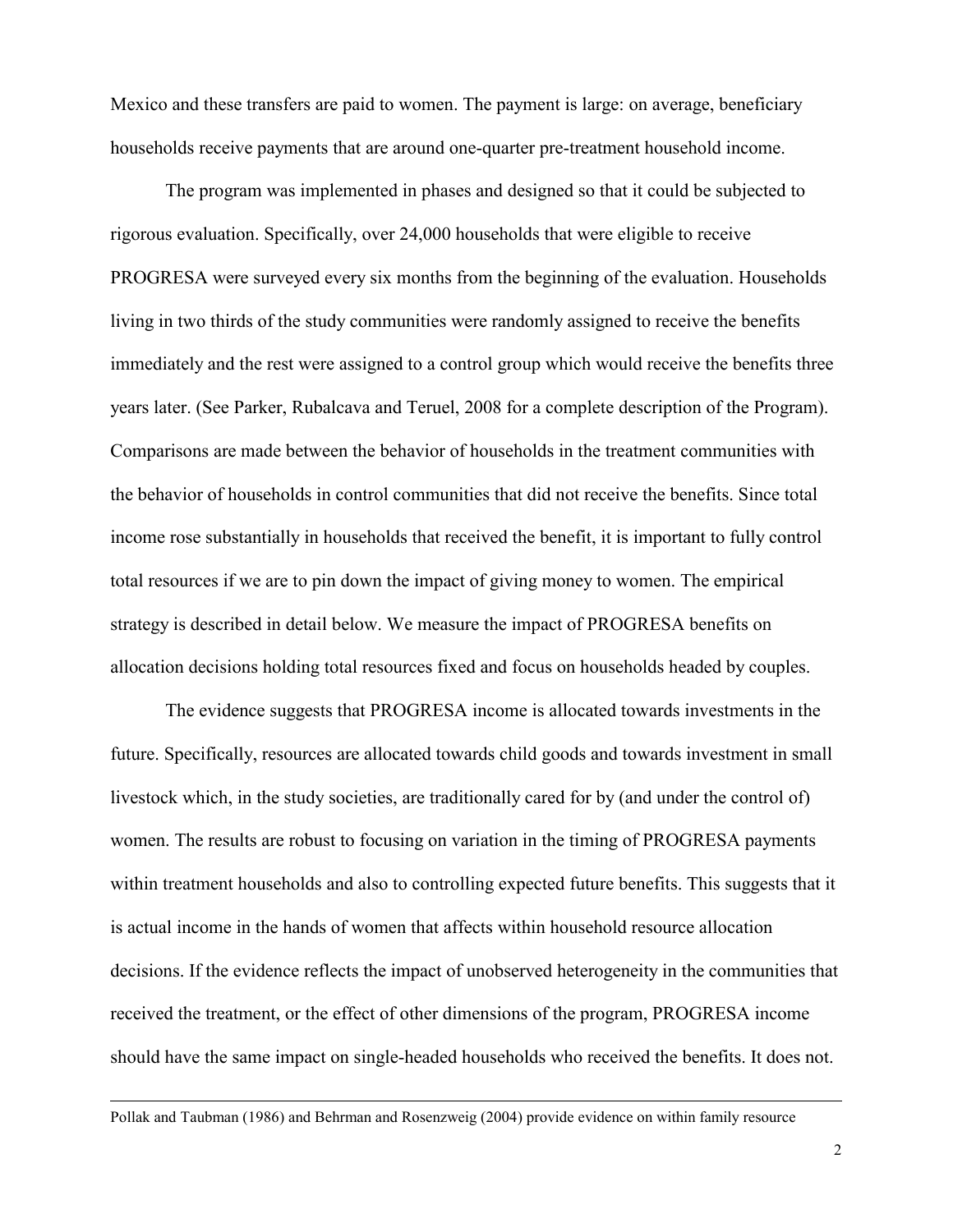Among those households, PROGRESA income has the same impact on spending and savings decisions as other sources of income. We conclude the results for couple households are unlikely to be driven by unobserved heterogeneity.

An implication of this evidence is that receipt of PROGRESA income increased the bargaining position of women within the household and that women have longer time horizons than men when planning resource allocations. We investigate the latter hypothesis drawing on direct measures of inter-temporal preferences collected from a different sample of rural households in the Mexican Family Life Survey (MxFLS). These measures indicate that women are more patient than men. This is the first instance in which evidence on the relationship between control over resources and their allocation within households has been directly linked to specific domains of preferences.

We conclude that among poor rural Mexicans, women have longer planning horizons and so resources under their control, including PROGRESA income, is likely to be spent on investments in children and in small scale livestock. The latter, at least, typically remain under the control of women over time which will likely contribute to further enhancing their relative bargaining position within the household.

The next section describes the design of the PROGRESA program. The model motivating our research precedes a description of the data. Issues that are confronted in the empirical implementation are discussed and followed by results of data from the PROGRESA study. The final sub-section presents evidence on inter-temporal preferences from MxFLS.

### 2. The PROGRESA program

 $\overline{a}$ 

PROGRESA, the centerpiece of the Mexican government's anti-poverty strategy, is a

allocations under different assumptions. See Behrman (1997) for an excellent review of the literature.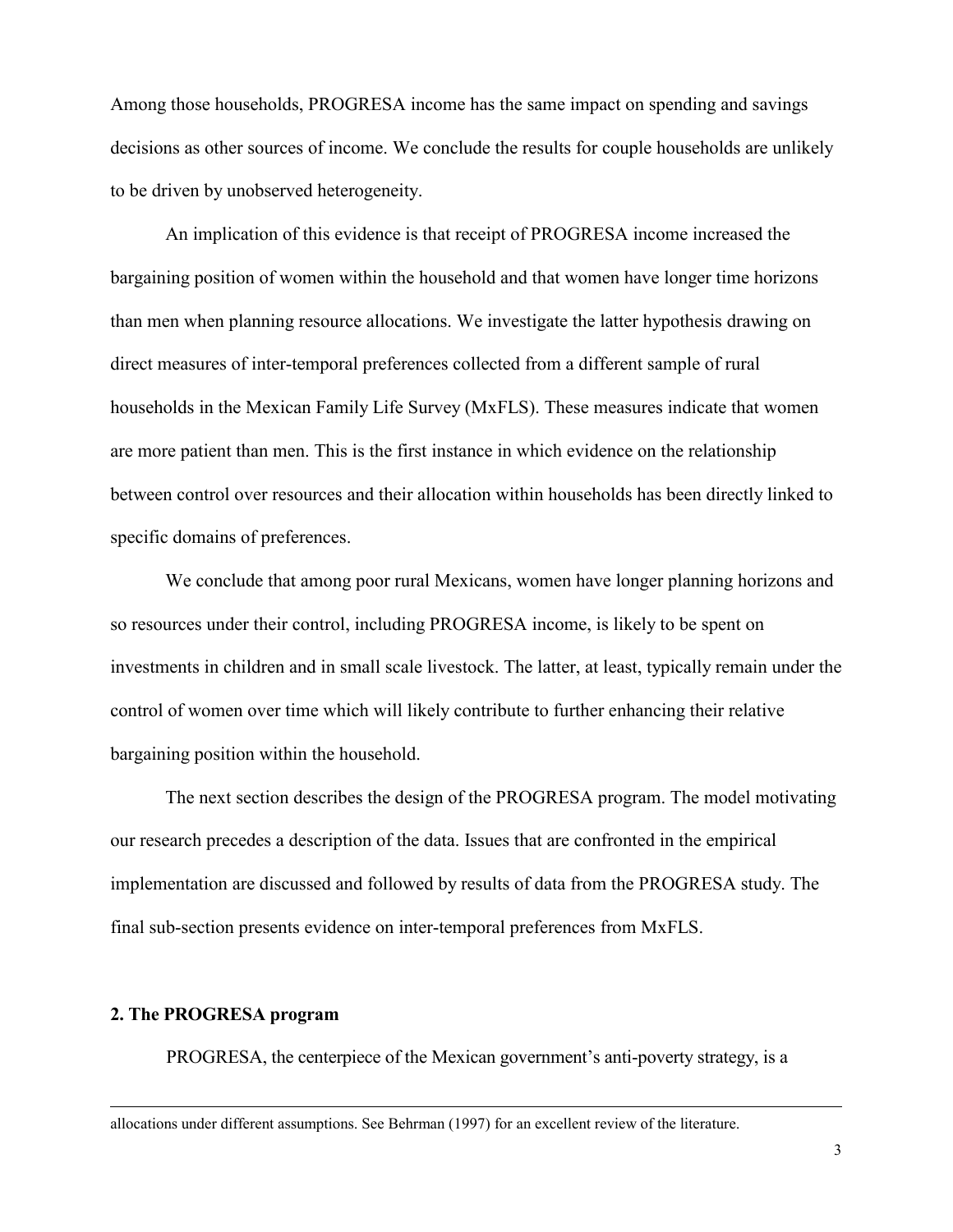conditional income transfer program that began in 1997 in rural areas and was subsequently expanded into urban areas when it was renamed OPORTUNIDADES.<sup>2</sup> The program covers nearly 5 million families which is almost a quarter of the Mexican population. Arguably the most ambitious conditional income transfer program in the world, PROGRESA serves as a model for similar programs throughout Latin America and the Caribbean.

 The average eligible household is given an income transfer of around 30 pesos per person per month.<sup>3</sup> This is a very large transfer which amounts to over 28 per cent of average monthly per capita expenditure of these households. The value of the transfer depends on whether household members age 22 and younger attend school<sup>4</sup> and whether all household members attend the local public health clinic. $<sup>5</sup>$ </sup>

Key for this study is that all benefits are paid directly to women, typically the mothers of age-eligible children, who pick up the payment at the local post office. The design was motivated by a belief among the program architects that giving income to women would be more effective in increasing investment in the next generation and reducing poverty than giving income to men. This paper subjects that belief to empirical scrutiny by examining the impact of the income transfer on household resource allocations.

 PROGRESA is means tested with a two stage targeting mechanism. First, communities that are deemed poor (based on socio-economic characteristics) are selected. Second, the ENCASEH, a census of all households in the community is conducted and a household is eligible

<sup>&</sup>lt;sup>2</sup> In this paper, we will refer to PROGRESA rather than OPORTUNIDADES since we use data from rural households.

<sup>&</sup>lt;sup>3</sup> One peso was worth US\$0.11 in 1997.

<sup>&</sup>lt;sup>4</sup> The grant is increased by 70 pesos for each child who attends the third grade of primary school. The amount is increased with grade completion. For example, it is increased by 225 pesos and 255 pesos for males and females in the third grade of secondary school, respectively. If a child misses more than 3 school days in a month (for unjustified reasons) the household does not receive the grant that month.

 $<sup>5</sup>$  Basic, preventive health care services are provided by the public sector for all household members. Benefits are</sup> only paid if household members attend health clinics on a schedule spelled out by the program. In addition, households are given 145 pesos per month for food in addition to nutrition supplements, which are principally targeted to children between the ages of four months and two years, and pregnant and lactating women. The school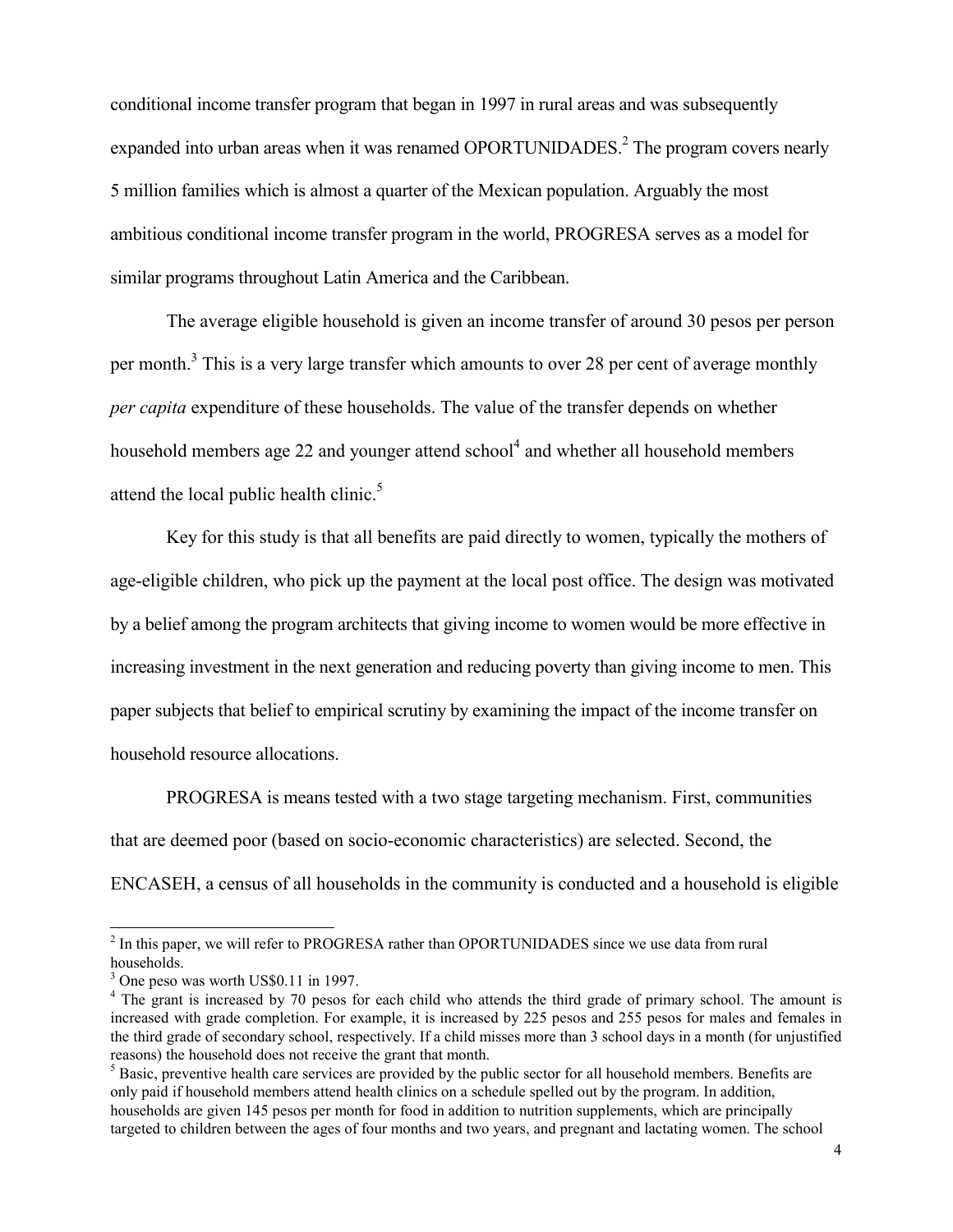for PROGRESA if it falls below a multi-dimensional poverty cut-off (as measured by a combination of income, demographic characteristics, educational attainment of household members, the presence of disabled individuals in the household, housing characteristics, and the ownership of durable goods, animals and land).<sup>6</sup>

 The list of eligible households is announced at a meeting in the community to build consensus that the selection mechanism is fair. In practice, this last step rarely results in substantial changes to the list of eligible families. Eligibility is fixed after the initial assignment.

#### 3. Theoretical foundation

 $\overline{a}$ 

 In order to motivate the empirical strategy, we lay out a simple model of household behavior which provides a set of testable hypotheses regarding the effect of PROGRESA income on household resource allocations. We then proceed to discuss our empirical strategy and the assumptions that are needed in order to interpret the results.

 Begin with a model of household behavior in which the well-being of all household members in any period t,  $W_t$ , depends on the utility of each member,  $m = 1, ..., M$ . In turn, each individual's utility,  $U_{mt}$ , depends on the commodity consumption of all household members,  $x_{gmt}$ ,  $g=1, ..., G$ , where g indexes goods and let  $x<sub>0mt</sub>$  denote consumption of leisure of each individual at time t. We allow tastes, and therefore utility, to be affected by individual and household specific characteristics. Let  $\mu$ <sub>t</sub>, denote those that are observed, such as household demographic structure and socio-economic status and let  $\varepsilon$ <sub>t</sub>, represent all unobserved characteristics, such as tastes for work, consumption, altruism and inter-temporal preferences. Each individual's sub-utility function is given by  $U_{mt}(x_t, \mu_t, \varepsilon_t)$  which is assumed to be quasi-concave, non-decreasing and strictly increasing in at least one argument. The household welfare function, W, aggregates these individual sub-utility

attendance of children and family health visits are verified through school and clinic records.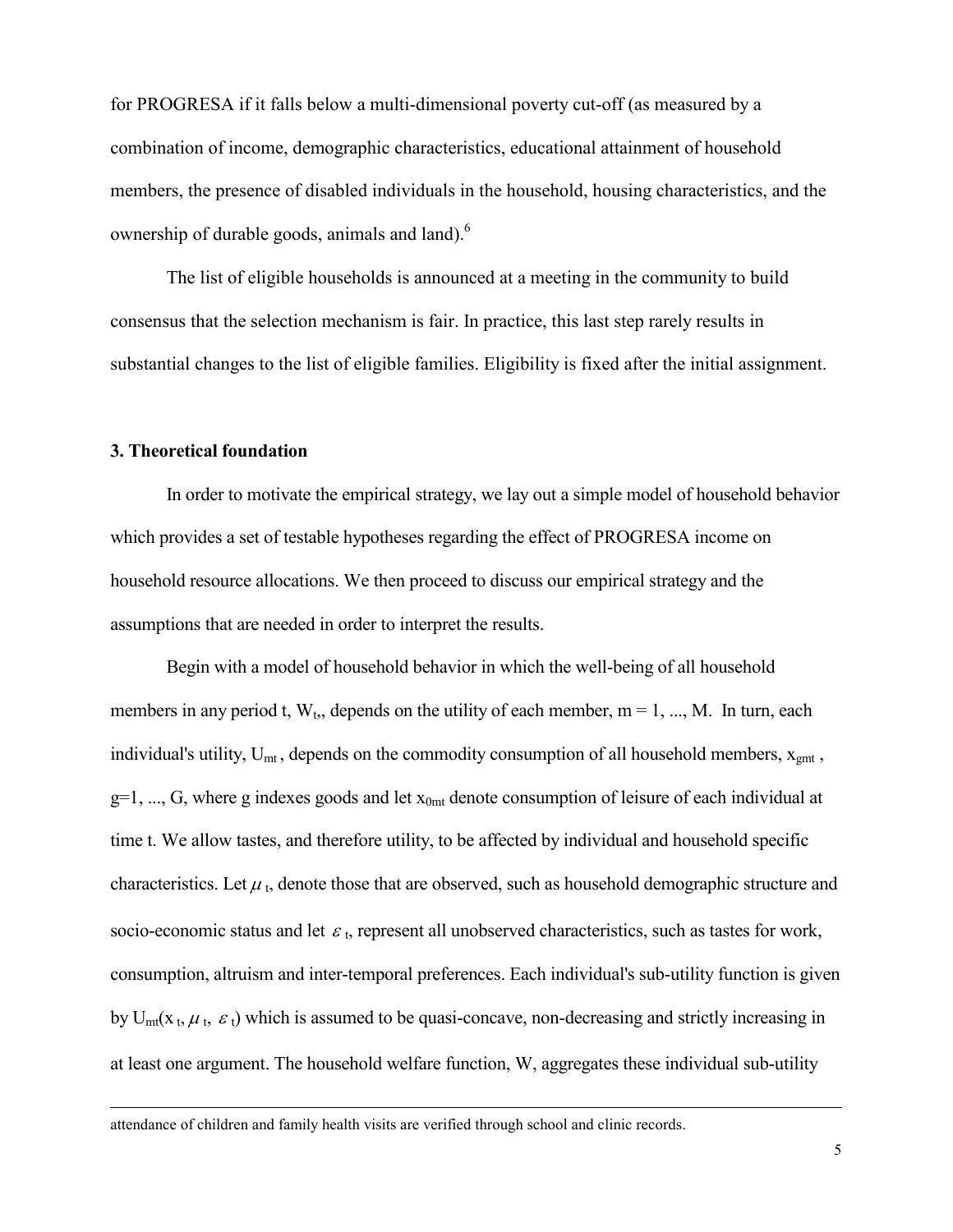functions:

$$
W_t = W_t [U_{1t} (x_t, \mu_t, \varepsilon_t), \dots U_{Mt} (x_t, \mu_t, \varepsilon_t), \lambda_{m t} (\pi, \xi) ]
$$
 [1]

where the weights,  $\lambda_{mt}$ , can be interpreted as "distribution factors" (Browning, Bourguignon, Chiappori and Lechene, 1994, also called "extra environmental parameters" by McElroy, 1990) which have no direct effect on an individual's utility but affect decision-making within the household. Intuitively,  $\lambda_{mt}$  indicates member m's bargaining power within the household at time t and depends on past, present and future individual, household and environmental characteristics. These include observed characteristics,  $\pi$ , such as age, education, income and wealth of each household member as well as prices, interest rates, marriage market opportunities, customs, laws and institutions that affect marriage and divorce at the community or society level. The distribution factors may also depend on unobserved characteristics, ξ, such as attitudes towards risk, altruism, trust and inter-temporal preferences. Note that π and ξ, which may vary across individuals and over time for a particular individual, will, in general, include factors that affect each individual's utility as well as resources available to that person and to the household. The model is quite general and includes not only resource allocations that are Pareto efficient (Chiappori, 1988) but also non-cooperative outcomes including models in which household members have separate spheres of interest (Lundberg and Pollak, 1993, Duflo and Udry, 2004).

 The household welfare function [1] is maximized subject to the inter-temporal household budget constraint:

$$
\sum_{m} A_{mt} + A_{0t} = \sum_{m} (1 + r_{mt}) A_{mt-1} + (1 + r_{0t}) A_{0t-1} + [\sum_{m} \tau_{mt} + p_{0mt} (T - x_{0mt}) - p_t x_t] \tag{2}
$$

In period t, household assets are given by the sum of the assets of each member,  $A<sub>mt</sub>$ , and jointly owned assets,  $A_{0,t}$ . They are equal to assets in the prior period, the return on those assets, r, plus savings which is given by income less expenditure. Income comprises transfer income plus

<sup>6</sup>See Skoufias, Davis, and Behrman, 1999, for a description and evaluation of the targeting mechanism.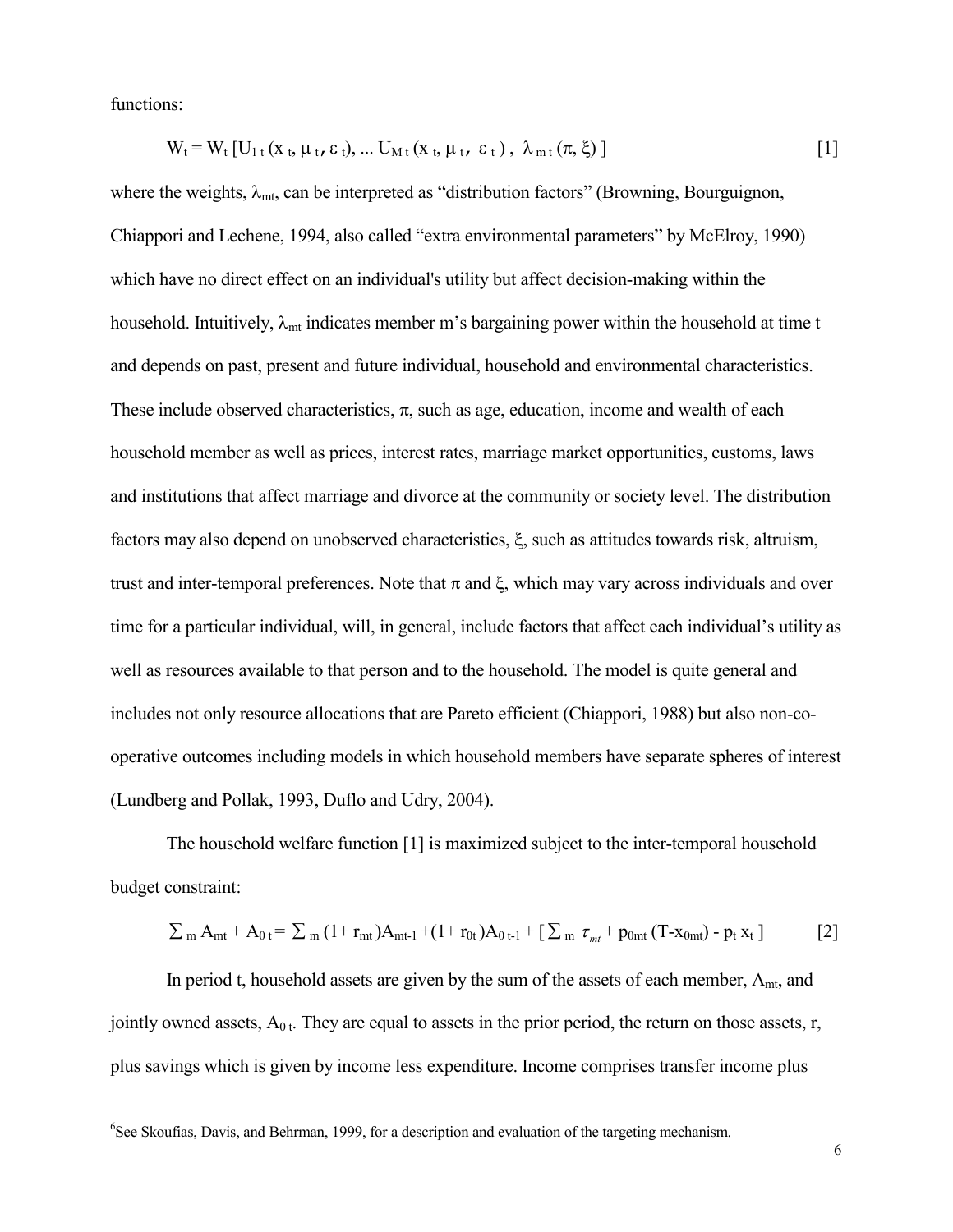earnings. Transfer income,  $\tau$ , is net income from private transfers (with non co-resident family members, for example) plus public transfers (which, includes PROGRESA). Earnings of member m are the product of the wage,  $p_{0mt}$ , and the amount of time spent working which is the total amount of time, T, less the amount of time spent not working,  $x_{0mt}$ . All prices,  $p_t$ , other than wages, are assumed to be taken as given by household members. The return on assets, r, is allowed to be individual idiosyncratic which would arise, for example, if market opportunities differ for men and women because of restrictions on behaviors.

#### Unitary model of the household

 The simplest model of the household, which is widely used in the social science literature, assumes all household members behave as if it were a single decision-making unit. This will arise if the distribution factors,  $\lambda_{mt}$ , are fixed over time. It may also arise if one household member, a dictator, makes all allocation decisions in which case the distribution factors,  $\lambda_{mt}$ , are zero for all but that member and the aggregator function W(.) reduces to that member's sub-utility function. An observational equivalent assumption is that all sub-utility functions in [1], are identical. Under any of these assumptions, the household may be treated as if it were a single unit so that there is no place for dissension within the household and, therefore, for any individual to assert his or her power in decision-making. While this model is clearly a simplification, it has proved to be extremely powerful as an organizing principle in the theoretical and empirical literature on household and family decision-making.

In this model, decisions about spending on goods and services, savings<sup>7</sup> and time allocation in any period depend on *total* household income,  $\sum y_{mt}$ , (which includes the return on assets, transfers and earnings), household characteristics,  $\mu$ , such as permanent wealth and sociodemographic composition, prices, p, and factors such as tastes which are not measured in the

<sup>&</sup>lt;sup>7</sup> To keep notation simple, savings is treated as spending on investment goods or assets.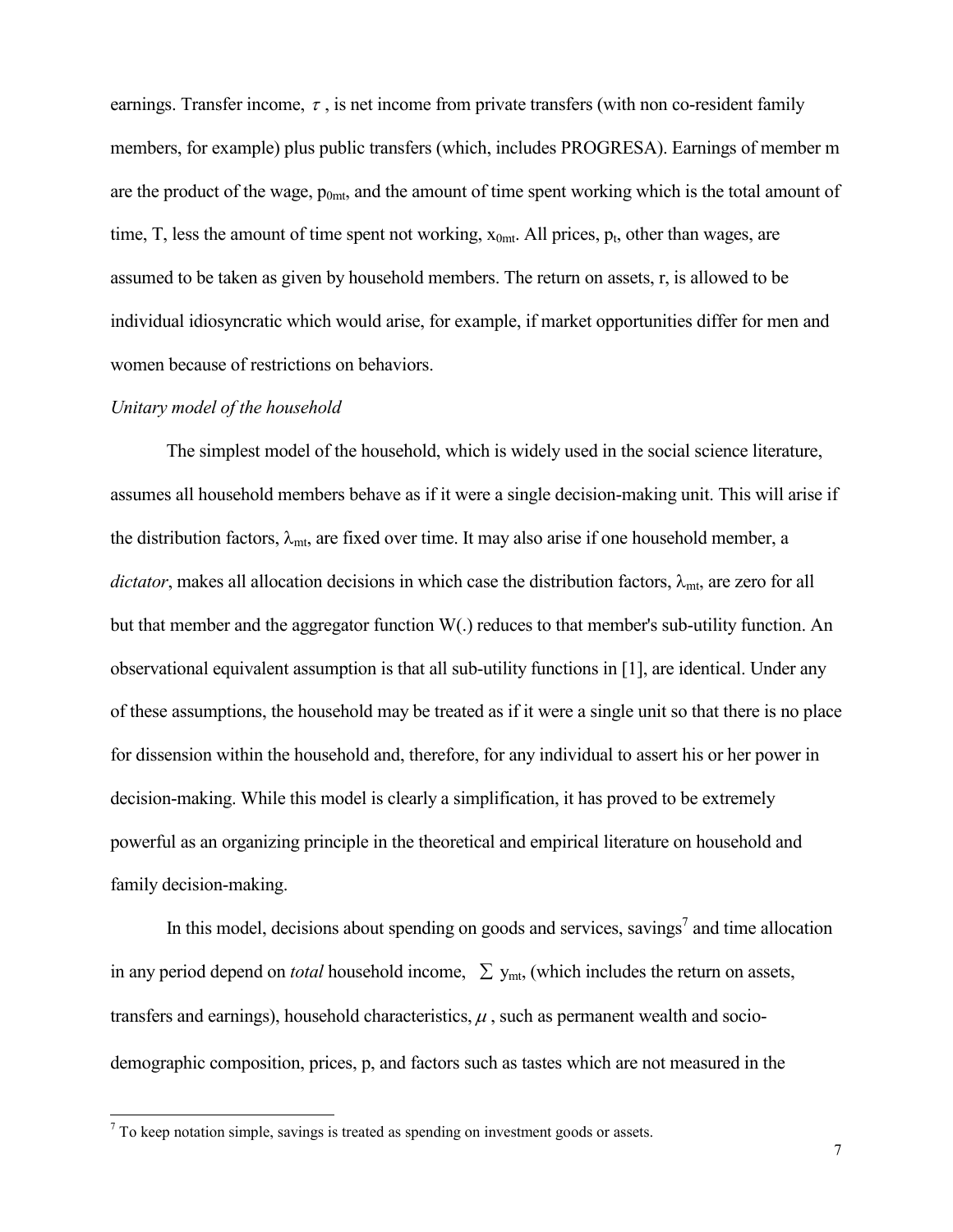PROGRESA data, <sup>ε</sup> :

$$
x_{gt} = x_{gt} \left( \sum_{0}^{M} y_{mt} , \mu , p_{t} , \varepsilon_{gt} \right)
$$
 [3]

In a life cycle model with no liquidity constraints and no uncertainty, current spending will not depend on current income. That model has been widely rejected in the literature and so the restriction is not imposed here. For our purposes, the key point in this model is that saving and spending patterns are not influenced by who within the household receives the income or owns the assets. If [3] is a good approximation of demand functions for poor households in rural Mexico, then it will matter not a wit whether PROGRESA income is paid to the mother, to the father or anyone else. That hypothesis will be tested below. Prior to laying out our testing strategy, it is useful to spell out a class of models in which resources of individuals do affect household choices in order to demonstrate that this test has power against reasonable alternatives.

### Individualistic models of the household

 The most primitive model of behavior treats the individual as the primary element in decision-making with the household simply serving as a structure, like a club or group, in which decisions are aggregated. There is a wide class of individualistic models in the literature. A simple, quite general model assumes that allocations decisions are the outcome of some repeated game that can be approximated as achieving a co-operative equilibrium and that allocations are Pareto efficient. This is an intuitively appealing assumption when thinking about the behavior of household members who share much in common and are likely to be altruistic towards one another. (Chiappori, 1988, 1992, 1993; Browning and Chiappori, 2000, 1998; Bourguignon, Browning and Chiappori, 2006,1992; for a fuller discussion.) Other models involve non co-operative equilibria and highlight the role of spheres of interest in bargaining or separate purses of husbands and wives. (See Manser and Brown, 1980; McElroy and Horney, 1981; Lundberg and Pollak, 1993; Duflo and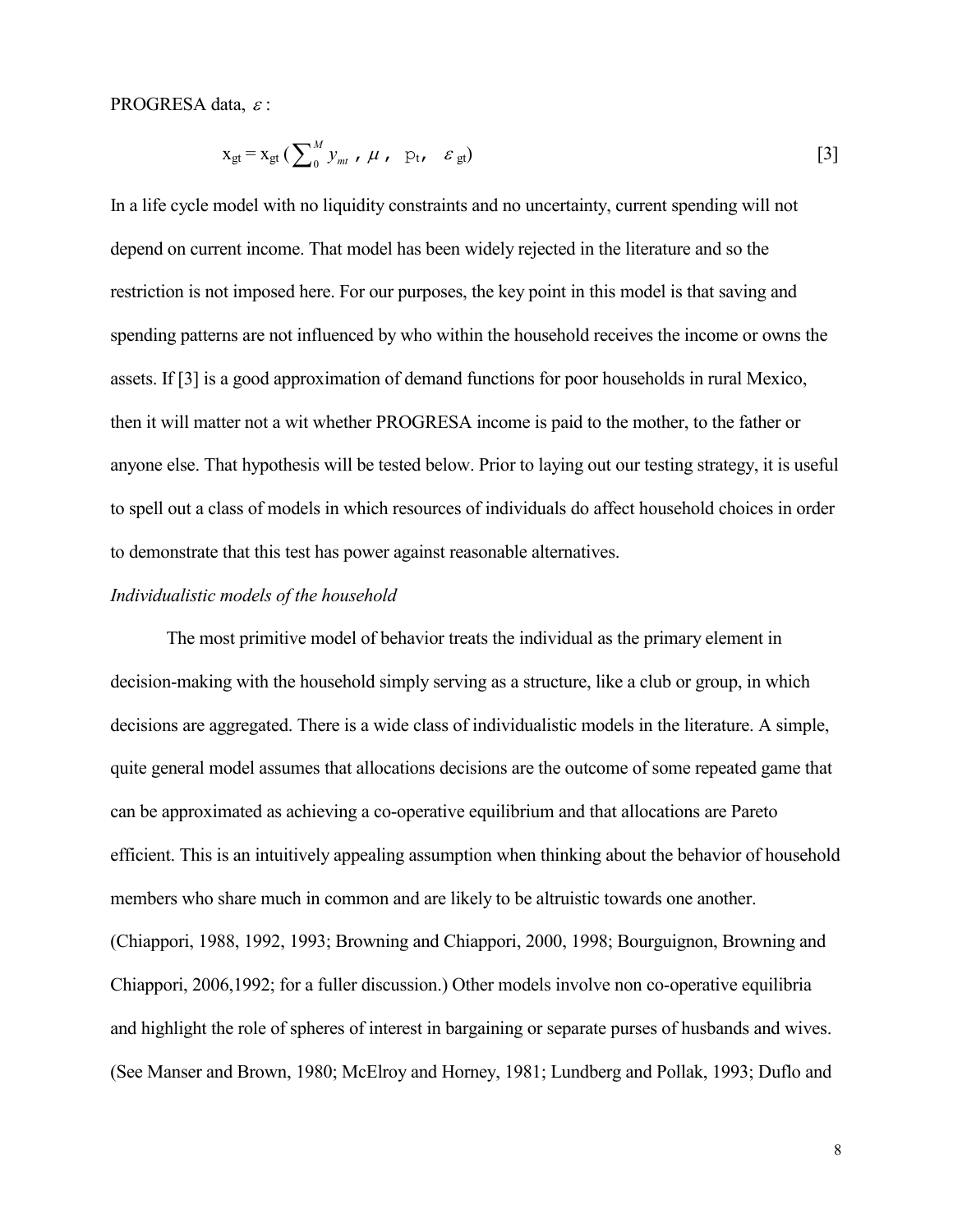Udry, 2004.)

 Presumably the reason that individuals form a household is because it produces goods and services for its members which they would not be able to consume if they were not organized in the household. These may be the benefits associated with altruism and caring, with returns to scale in the production of goods and services like meals or housing or externalities that households provide. The benefits may also be manifest in resolving co-ordination and information asymmetries. In both the co-operative and non co-operative formulations of the model, what the household produces and who benefits from that production depends on the power a member wields in asserting their preferences over others. There are many ways in which power may be manifest and it may depend on such factors as the options one might have if one left the household. Denoting the power of each household member by the vector of weights,  $\lambda_{\alpha}$ , then spending and savings decisions on any good g in any period are given by:

$$
\mathbf{x}_{\text{gt}} = \mathbf{x}_{\text{gt}} \left( \lambda_{\text{gt}} , \sum_{0}^{M} \mathbf{y}_{\text{mt}} , \mu , \mathbf{p}_{\text{t}} , \varepsilon_{\text{gt}} \right)
$$
 [4]

Apart from the weighting factors,  $\lambda$ , the demand functions in this individualistic model, [4], are identical to those under the assumptions of the unitary model, [3].

 The weights play a central role in the model and reflect the relative importance of each member's power in affecting household allocation decisions. If allocations are Pareto efficient, then the weights will not vary across goods which places restrictions on how power affects resource allocations. In general, the weights will likely respond to changes in the relative power of household members induced, for example, by programs that are targeted towards one group of people rather than another. PROGRESA is designed to be such a program.

 In general, estimation of [4] is complicated for at least two reasons. First, in studies based on observational data, it is not clear how to measure changes in power. We exploit the fact that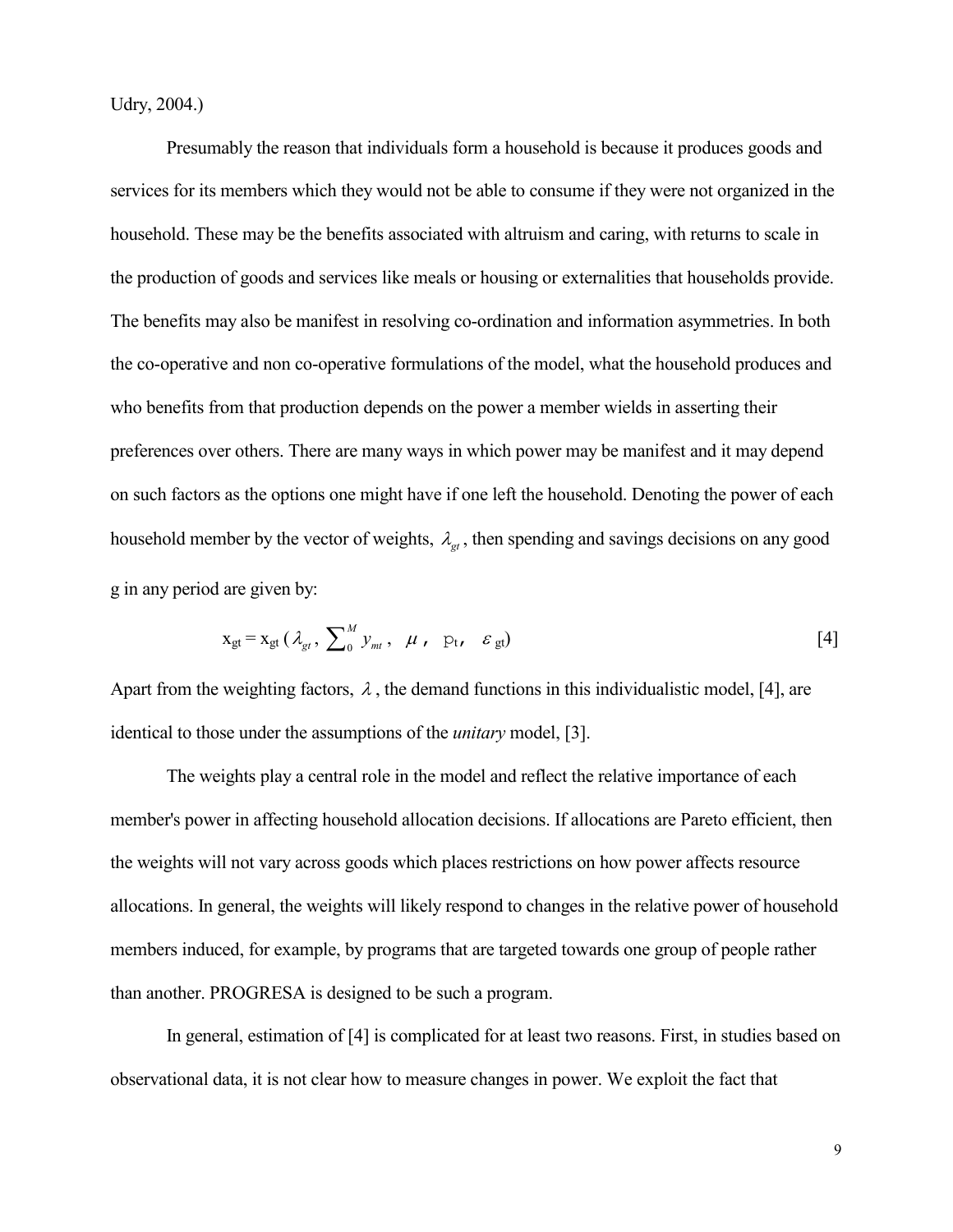communities are randomly assigned to a treatment or control group in the PROGRESA evaluation and only households in treatment communities receive PROGRESA income. Since this income is paid to women, resources in the hands of women in the treatment group will have increased whereas resources will not have changed in the control group. Since total household income will also be higher in treatment households, it is possible that we will assign a "power" effect to what is, in fact, an income effect. As explained in detail below, we address this issue by relying on a comparison of the marginal effect on spending patterns of PROGRESA income with the marginal effect of other household income.

 A second complex issue in this literature revolves around the fact that the majority of studies proxy power with the distribution of earnings within the household. That distribution reflects current (and previous) decisions about work and savings and those decisions are likely to be related to unobserved characteristics of household members that also affect resource allocations. For example, if a woman wishes to invest more in her children, she may seek out earnings opportunities and spend disproportionately more of those resources on her children. She may also invest more of her time and energy in her children and those investments would, in general, be captured by  $\varepsilon_{gt}$  in [4]. In that case, the distribution of earnings and unobserved characteristics in the regression will be correlated and estimates of the effects of individual earnings will be biased. A key advantage of examining the behavior of households who receive PROGRESA benefits is that income is paid to households based on their socio-economic and demographic characteristics at the time of enrollment into the program. The benefit does not respond to changes in (non-PROGRESA) household income or labor supply of household members that might occur after program enrollment. Conditional on all observed and unobserved characteristics at the time of enrollment, the receipt of PROGRESA income can, therefore, be treated as an exogenous shift in the distribution of control over resources

10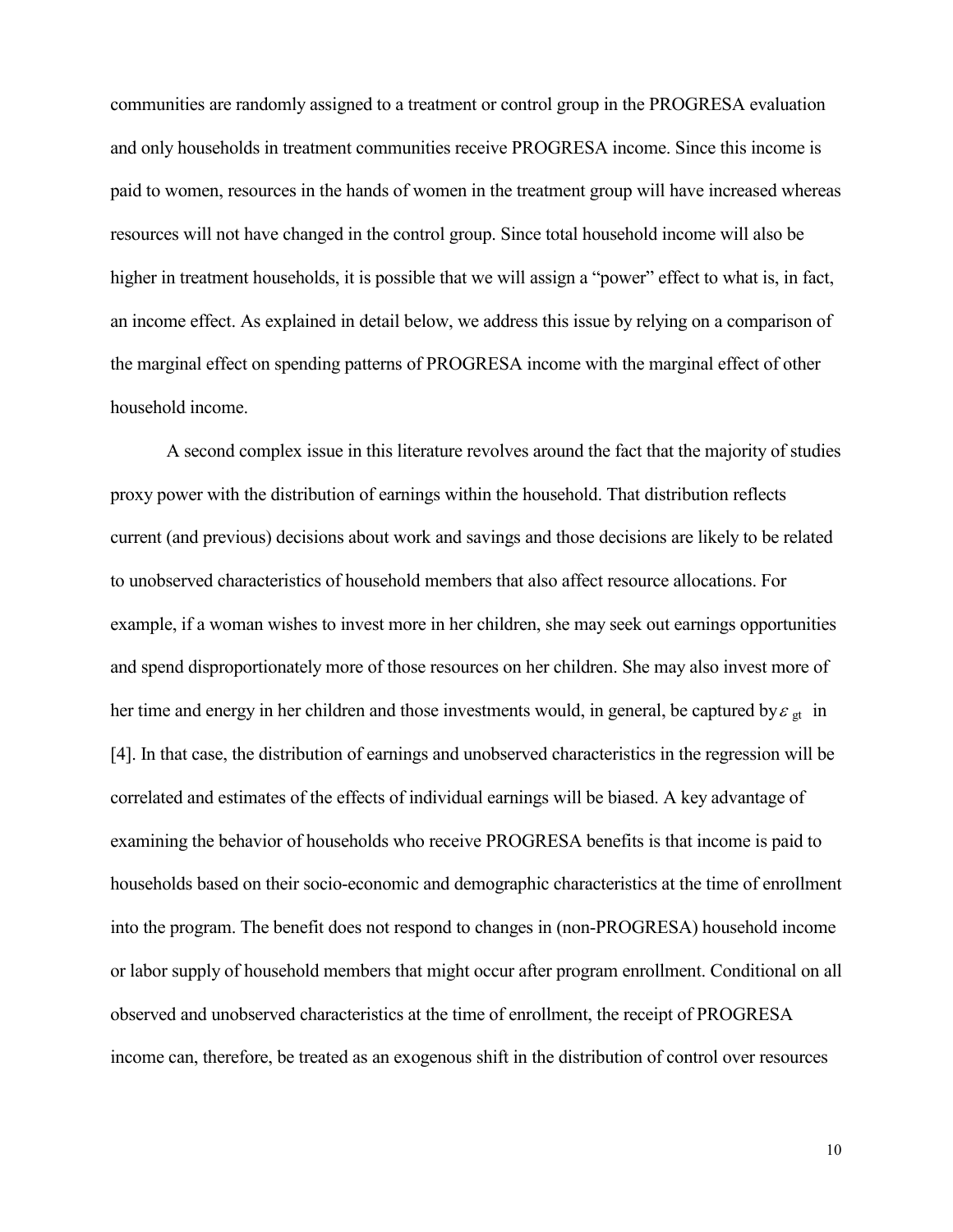within the household $8$ .

 The next section describes the PROGRESA data. We then present our empirical strategy and explain how the experimental design of PROGRESA is exploited to test the predictions of the unitary model.

## 4. Data

 $\overline{a}$ 

 An important dimension of the design of PROGRESA for the purposes of this study is the fact that the government was committed to conducting a comprehensive evaluation of the impact of the program. In 1997, 506 communities in 7 states<sup>9</sup> were selected for the rural evaluation sample and around 63 percent of the communities were assigned to receive PROGRESA benefits in May 1998 (treatment communities) while the rest were designated to be phased into PROGRESA three years later towards the end of 2000 (control communities). In 1998, program officials announced to all treatment households that the benefits would be paid for at least three years. Control households were not notified about the program. (In fact, as households in control communities became aware of the program, pressure to include them in the program mounted. The communities started receiving benefits in early 2000.)

 Using data from a census of over 24,000 households conducted in late 1997 in all the PROGRESA evaluation sample communities, communities were matched in terms of propensity scores based on levels of infrastructure and economic status. Two communities in each triple were randomly assigned to the treatment group, the third was assigned to the control group (Behrman and Todd, 1999). Panel A of Table 1 reports the distribution of households in the baseline census.

<sup>&</sup>lt;sup>8</sup> It is possible that households respond to the program by changing labor supply (or time allocation), transfers in or out of the household or shifting type of work, crop choice or technology choice. Under the null that the unitary model is correct, these choices are made at the household level and will not reflect the preferences of individuals within the household. To the extent that such behavioral responses do not change after the initiation of benefit payments, they are addressed in the empirical analyses below.

<sup>&</sup>lt;sup>9</sup> These seven states were among the first states to receive PROGRESA benefits.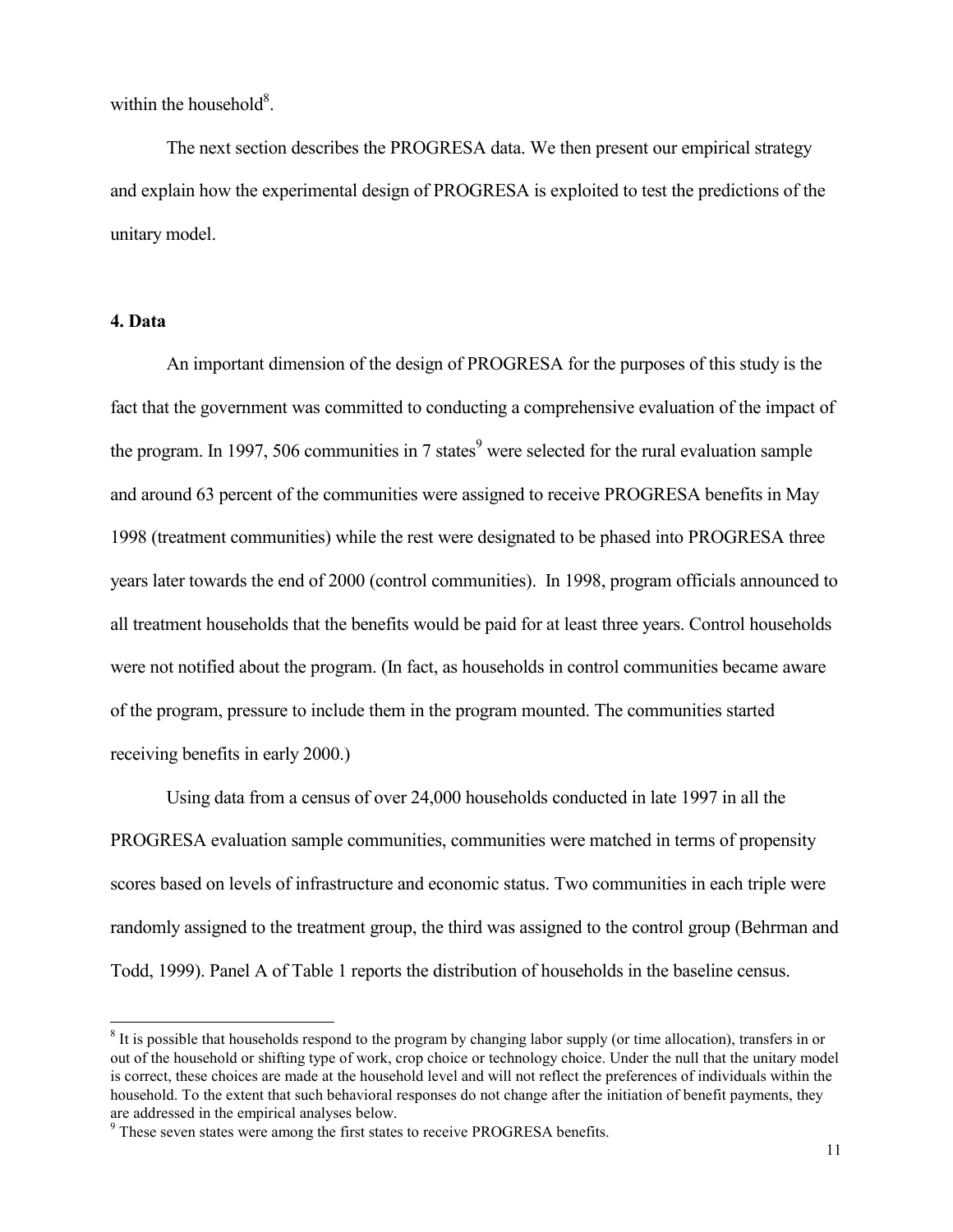Slightly over 50% were eligible for PROGRESA (which we shall call "poor" for short-hand) and about two-thirds of the households were in treatment communities.

 Panel B of Table 1 summarizes the demographic characteristics of all households headed by a couple.<sup>10</sup> The upper section compares those eligible for the PROGRESA benefit (column 1) with those who were not eligible (column 2). Households eligible for the PROGRESA benefit are, by design, poor. Relative to other households, they are earlier in the life course, have more members and the head has less education. The lower section of the table compares treatment with control households among those eligible for the benefit. Since communities were randomly assigned to the treatment, there should be no differences in socio-demographic characteristics of the two groups. None is significant.

 After the baseline, follow-up surveys of all treatment and control households were conducted about every six months until 2000. Detailed expenditure, income and asset data were collected from each household in the follow-up surveys in March 1998, October 1998, May 1999 and November 1999 ( $ENCEL$ ).<sup>11</sup> Table 2 summarizes data drawn from these three surveys for treatment households (column 1), control households (column 2) and the difference (column 3). (Unfortunately, no expenditure, income or asset data was collected in the baseline census.)<sup>12</sup>

 Household per capita expenditure is reported in the first row of the table. On average, treatment households spend about 15 pesos per person per month more than control households. In part, this reflects that treatment households received the PROGRESA benefit. However, the fact that

 $10$  The majority of the analyses reported below are restricted to households headed by a couple in every wave of the surveys. Since 95% of the households are headed by a couple in every wave, this is not an important restriction. Moreover, dissolution rates are the same for treatment and control households. Results for single headed households provide useful checks on the assumptions and are also reported below.

 $<sup>11</sup>$  Note that in effect there are two baseline surveys, which can be used as part of the evaluation, the ENCASEH and</sup> the ENCEL March 1998 survey. Neither survey collected information on household expenditures and household animal ownership. This study relies therefore, on post program household resource allocation data.

 $12$  Since no attempt was made to follow movers, attrition is potentially a concern for the interpretation of the results. While one-third of households left the sample during the study period, the key for our purposes is whether attrition differs depending on treatment/control status. For couple households, it is not and this is true even after controlling household characteristics and the PROGRESA eligibility criteria. See Teruel and Rubalcava (2006) for a general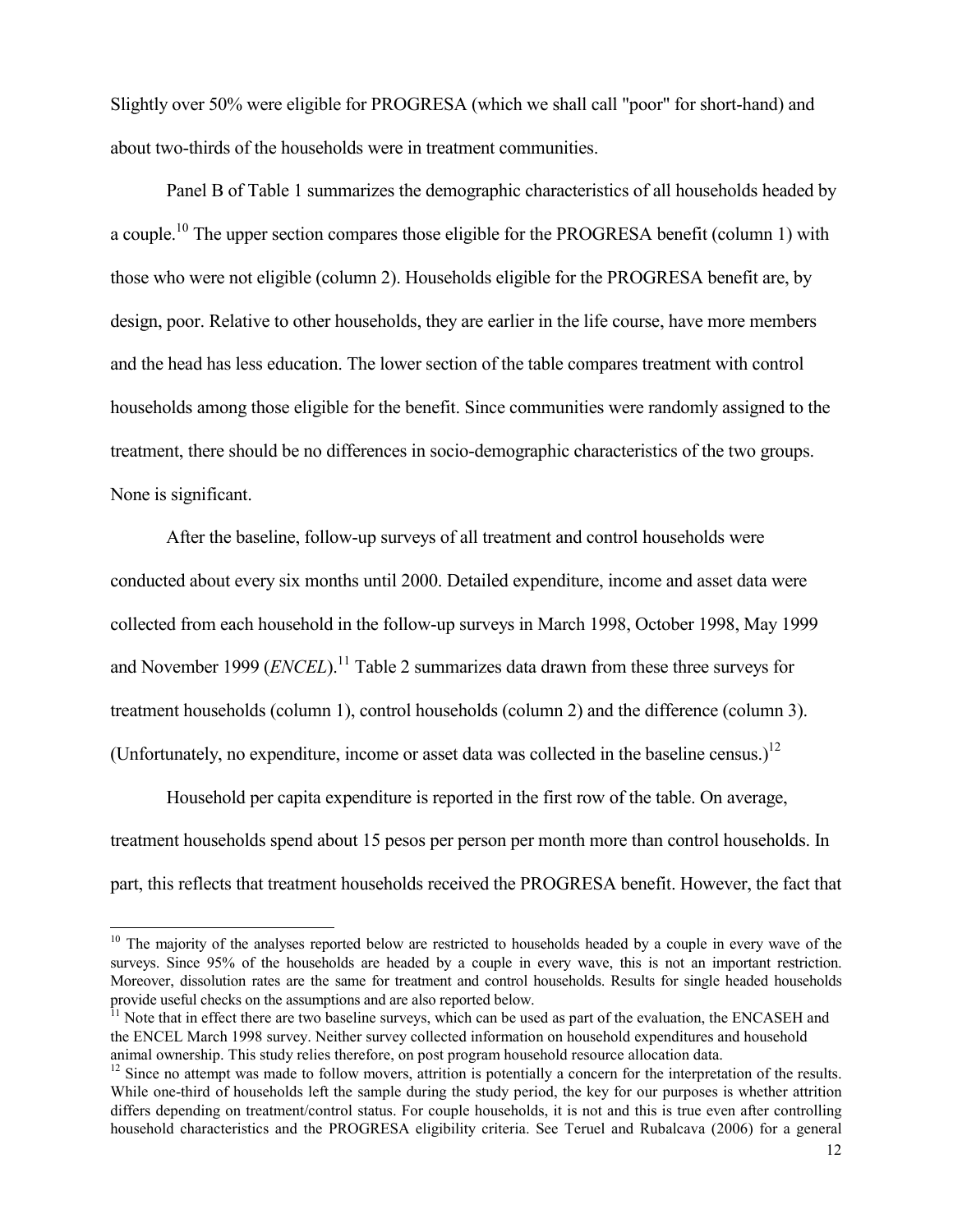in our sample, the average PROGRESA benefit is slightly over 30 pesos per capita per month, clearly suggests that treatment households must be saving part of the benefit into the future. This is reflected in the second row of Panel A of the table which indicates that income exceeds expenditure in both control and treatment households with treatments reporting savings of over 13 pesos per capita per month more than controls.

 Few rural Mexican households have any financial savings but many own some livestock, which provide a key mechanism through which households may save.<sup>13</sup> The surveys record the number of livestock owned by the household in each of several categories. The remainder of Panel A demonstrates that treatment households own significantly more cows and more horses and donkeys and particularly more chickens and turkeys. We estimate that these differences account for about 70 per cent of the difference in reported saving of treatment households relative to controls, cumulated over the eighteen months since the inception of the PROGRESA.<sup>14</sup>

 Livestock are particularly interesting in the context of our research question given the ethnographic literature which has shown that in rural Mexico, as in many low income societies, "women are more involved in small-scale subsistence livestock-rearing [such as poultry and pigs] and men are more likely to be involved in large scale, cash-generating production" such as cattle, horses and donkeys (von Keyserlink, 1999).<sup>15</sup> Moreover, poultry are often consumed by household members and so these investments are likely to contribute to improving the nutritional status of household members in the future.

discussion of attrition in these data.

<sup>&</sup>lt;sup>13</sup> See, for example, Arriaga-Jordán, and Pearson (1996) who note that "livestock is a major source of savings" as well as a source of future income through output (eggs, meat and milk), by-products (manure, foraging) and services (draught power).

 $14$  In the November 1998 wave of the evaluation survey, households reported the quantity and value of livestock categories. For this calculation, livestock have been evaluated using the unit values for each category averaged over the entire sample. The number of livestock is used in the analyses below because no information on values is recorded in the other rounds of the survey.

<sup>&</sup>lt;sup>15</sup> Arizpe and Botey (1986) comment that "Some duties are considered exclusively feminine...taking care of poultry and, sometimes, pigs" whereas men are responsible for feeding and grazing cattle and horses.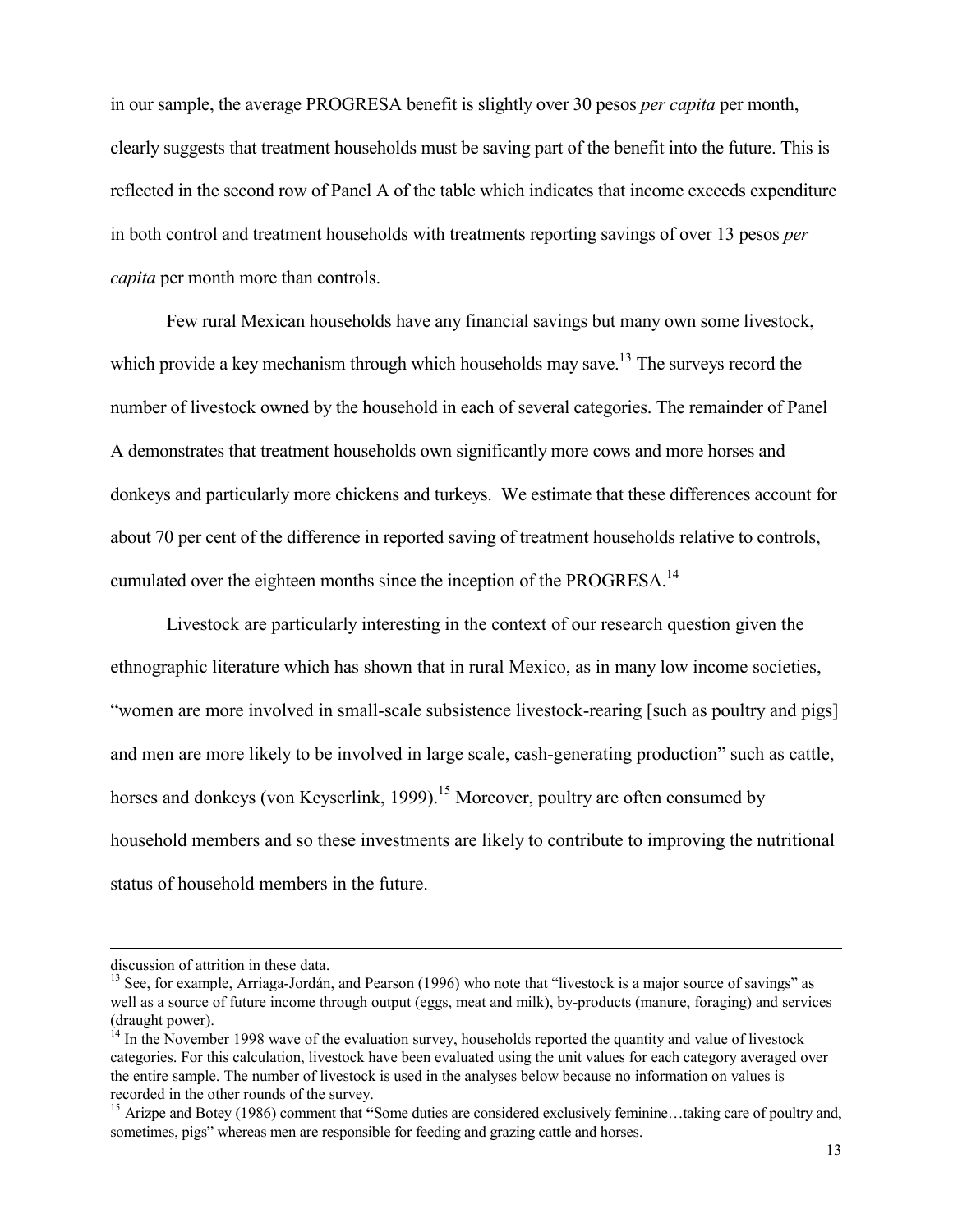As Panel B indicates, treatments consume more nutrients and higher quality nutrients. Specifically, relative to controls, on average, individuals in treated households consume almost 100 calories more per day and the calories they consume are of higher quality (as measured by protein per calorie).<sup>16</sup> As displayed in Panel C, the higher quality diets of treatments is also reflected in higher *per capita* spending on food (since food shares are the same and treatments have higher *per capita* spending overall). Moreover, relative to controls, treatment households allocate more of the budget towards meat and vegetables, and to a less extent, fruit with less being allocated to tortillas and beans.

 Finally, Panel D of the table reports the average share of the budget spent on investments on children. The evidence shows that treatment households allocate more resources to their children, possibly as another way to save for the future. The PROGRESA benefit is higher if age eligible household members attend school and, if schooling incurs costs, then higher spending may simply reflect the additional costs of schooling. Treatment households allocate essentially the same fraction of the budget to schooling as controls. This translates into higher spending on schooling by treatment households. The difference, however, is small (about 0.25 pesos per month *per capita*) and it is only marginally significant. The lion's share of additional expenditure among treatment households on children is spent on their clothing. Treatment households allocate significantly more of their budget to children's clothing and these differences amount to about 2.5 pesos per month.<sup>17</sup>

 In sum, the average treatment effects in Table 2 suggest that treatment households allocating PROGRESA income to investments that are likely to improve the well-being of household members in the future. These include investing in livestock, more spending on children and higher quality diets. Since the benefit was paid to women, it is tempting to interpret

<sup>&</sup>lt;sup>16</sup> Nutrient intakes are computed by converting quantities of food consumed into calories and protein using standardized food tables for Mexico, (Perez and Marvan, 2001).

<sup>&</sup>lt;sup>17</sup> The budget shares in the table are not exhaustive. Conditional on total household resources, PROGRESA income has no effect on the shares on several commodity sub-groups, including health, personal care, household goods and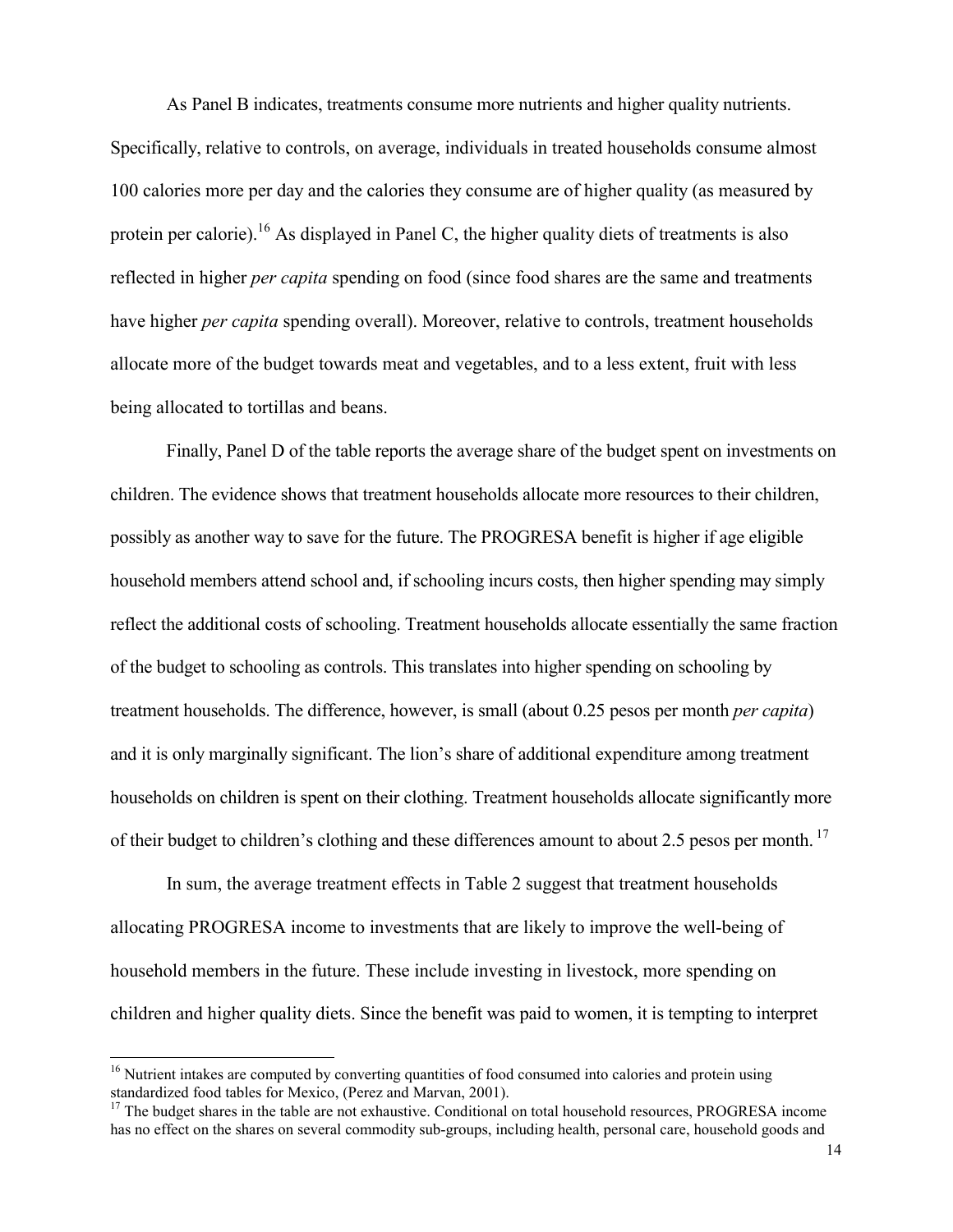these effects as indicative of the impact of empowering women. That interpretation would be premature. As is clear in [4] above, the PROGRESA benefit has an income effect (because total resources available to the household are increased) and may also affect the distribution of power,  $\lambda$ , within the household. Both of these are reflected in the estimated average treatment effect. We turn next to a regression framework in an effort to separate these effects.

### 5. Regression results

 A naïve interpretation of [4] suggests that controlling total household resources, differences in allocations by treatment and control households may be interpreted as a rejection of the unitary model since the differences indicate that PROGRESA income affects demand by shifting the distribution of power,  $\lambda$ , within the household over and above the income effect. However, PROGRESA provides beneficiaries with a package of support that includes not only income but also incentives for children to attend school, incentives for all household members to attend health clinics and a modest food supplement. These additional components of the PROGRESA intervention likely influence the production of human capital and may, therefore, directly affect allocation decisions within treated households. For example, nutrition counseling is provided at health clinics which may result in households shifting resources to improved nutrition. By only using information on participation in the program, it is not possible to separate the impact of the income transfer on spending and saving decisions from the direct effects due to these additional components of PROGRESA.

We therefore follow a different approach and examine the *marginal* effect of PROGRESA income on allocations, controlling total household resources (including PROGRESA income). If the marginal effect is zero, then PROGRESA income has the same impact as any other income and the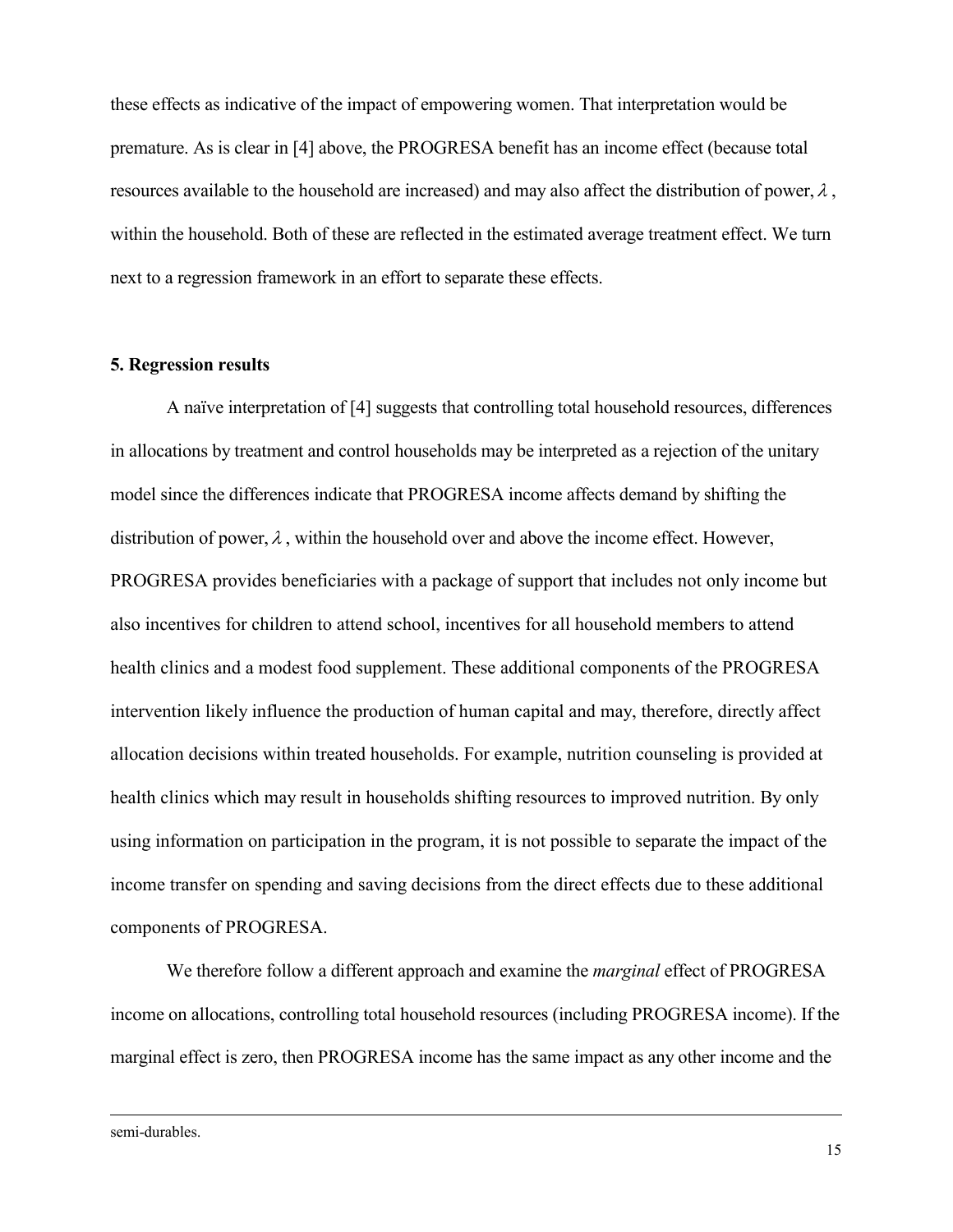unitary model is not rejected. If the marginal effect is not zero, we interpret it as the impact of an exogenous increase in the share of resources under the control of women, relative to men, which operates through  $\lambda$  in [4]. Relative to a comparison of the average spending of treatment and control households, this is a substantially more subtle test of the effect of changing the distribution of resources within the household than the average treatment effects in Table 2. The interpretation is more complicated if the receipt of PROGRESA income affects other sources of income. We have explored the issue and find no evidence of differences in labor earnings or net private transfers between treatment and control households in our sample during the study period.<sup>18</sup>

 Results from estimates of model [4] are reported in Table 3 which presents the impact of income received from PROGRESA, after controlling total household resources.<sup>19</sup> .It is key that this estimate does not simply reflect non-linearities in the effect of income on allocations: thus, the regressions control per capita household expenditure with a flexible spline (with two knots at 25 and 75 percentiles of per capita household expenditure). The models also include detailed sociodemographic controls,  $\mu$ , for two reasons. First, the size of the PROGRESA cash transfer depends on the age and gender composition of the household and, second, individual needs -- and therefore spending patterns -- vary with age and gender. The models also control age and education of the head and spouse. Spending and investments into the future will also vary with community-specific characteristics such as prices (including wages), levels and quality of infrastructure, ecology of the area and the climate. Moreover, communities may differ in the effectiveness of implementing the program as well as labor demand (which affects the opportunity costs of young adults attending school). To the extent that these effects are fixed during the study period, and have a linear and

<sup>&</sup>lt;sup>18</sup> On average, monthly household earnings *per capita* is 202 pesos in treatment households and 200 in controls. The difference is 1.9 pesos and its standard error is 1.7 pesos. Of course, this does not rule out responses in labor supply and productivity of individuals within the household that exactly compensate for one another and leave household earnings unchanged. Net private transfers are slightly below 1 peso *per capita* per month in treatment households and slightly above 1 peso *per capita* in control households. The difference (0.05 pesos) has a standard error of 0.2.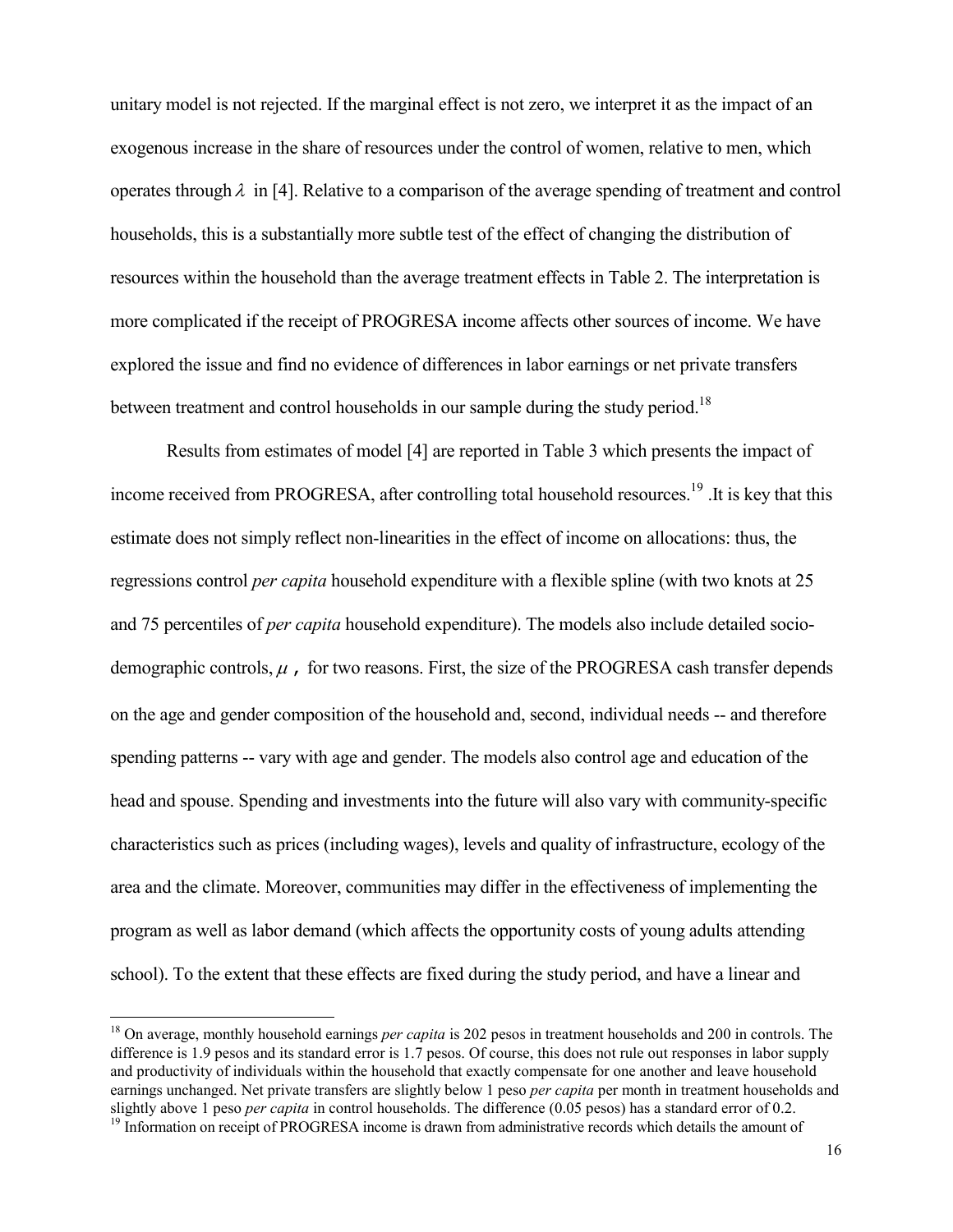additive impact on resource allocations, they are swept out by the inclusion of a community fixed effect in the model. Variation across seasons and over time is captured by survey round fixed effects. All standard errors are based on the infinitesimal jackknife and allow correlations among unobservables at the household level. They are robust to arbitrary forms of heteroskedasticity.

 We investigate whether, controlling total household resources, PROGRESA income is related to investments in livestock, diet and spending on children. Panel A of Table 3 reports the marginal effect of PROGRESA income on the probability the household owns any animal in each category (the extensive margin) and on the number owned (intensive margin).<sup>20</sup> All households headed by a couple are included in the models in the first column. Holding total household resources constant, as PROGRESA income increases so does the probability of owning small livestock (chicken, turkeys and pigs), as does the number of these small animals that are owned. There is no effect on other animals.

 In case this reflects a non-linear impact of income across its distribution, attention is restricted to poor households in the second column. The marginal effect of PROGRESA income remains significant for chickens, turkeys and pigs. The third column includes only those poor households who received PROGRESA income during the study period. In this case, it is variation in the timing of the payment that identifies the impact of income paid to women and since that variation primarily reflects problems in the administration of payments, it is largely random. (Variation due to demographic characteristics of the household is absorbed by the detailed demographic controls in the regression).<sup>21</sup> The estimated effect of PROGRESA income remains significant for pigs and poultry and is significantly larger for pigs.

Although PROGRESA benefits are very generous, take-up of the program is not universal.

 $\overline{a}$ 

 $20$  Linear probability estimates are reported for the extensive margin and fixed effects negative binomial estimates for the intensive margin. (Restricting the latter models to assuming the process is distributed as a poisson is rejected.) <sup>21</sup> These are the logarithm of household size, the number of males age 0-5, 6-11, 12-25, 26-45 and >45 and the

income paid to each household every month.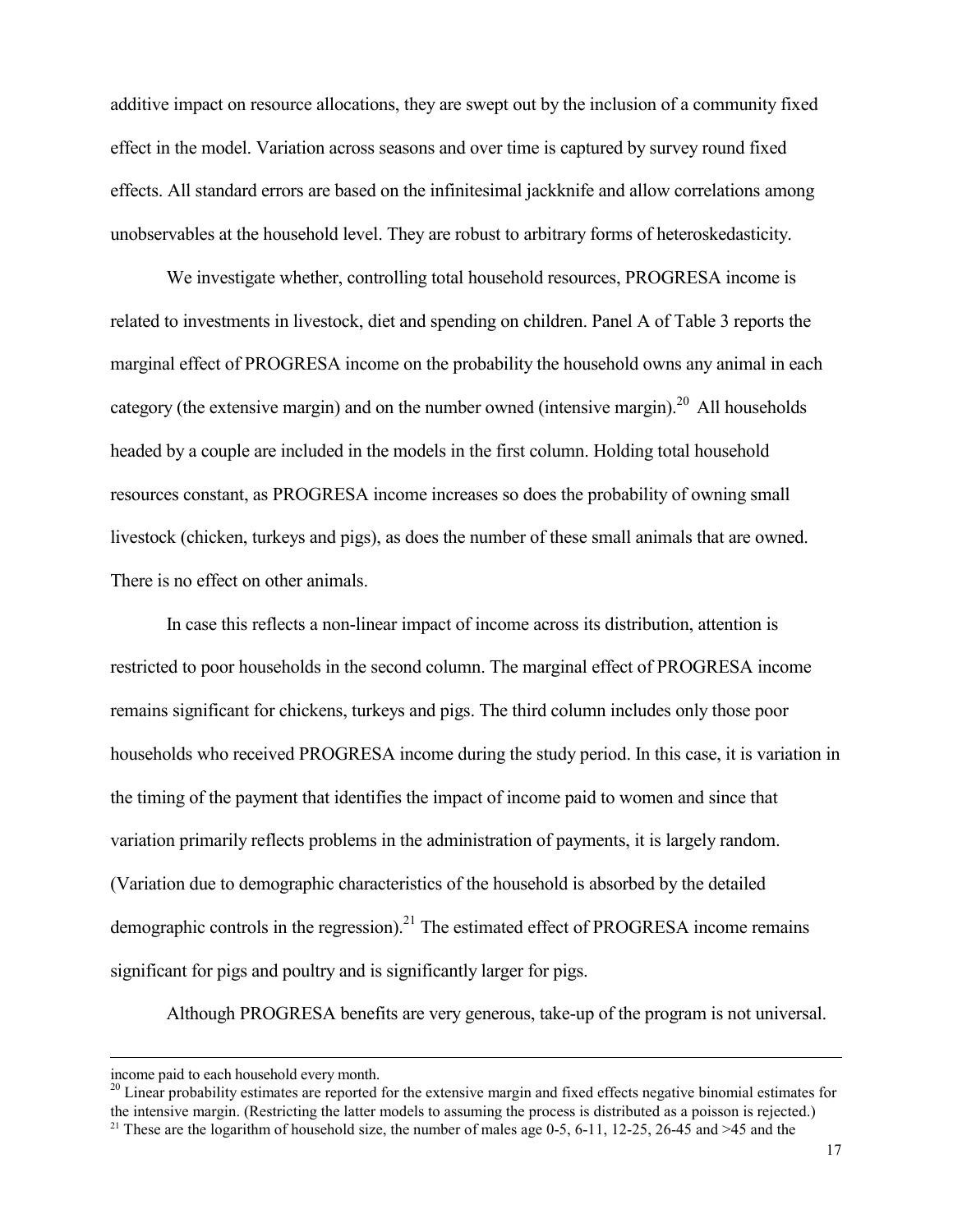About 10 per cent of eligible households in treatment communities do not receive any PROGRESA income during the study period.<sup>22</sup> The key characteristic that distinguishes eligibles who participate from those who do not is the presence (and number) of young children (age 0 to 5). Young children are required to attend health clinics far more frequently than older children – every month among those ages under 24 months. Moreover, education benefits are paid only for children who have passed the first three grades of primary school. This suggests that households with young children are more likely to view the program as providing insufficient benefits to be worth the costs of participation. However, it is possible that participation is correlated with pre-program "power" (or control over resources within the household) which would contaminate our interpretation of the results. Excluding households with one or more children age 5 or under, participation in the program increases to 97 per cent of eligibles and socio-demographic characteristics are not significant predictors of participation.<sup>23</sup> By excluding treatment households with young children from the sample, we can side-step potential contamination because of the participation decision. When the sample is thus restricted, the effect of PROGRESA income on poultry and pigs does not change. $24$ 

 Eligible households that did not participate in PROGRESA were also more likely to refuse to participate in the second and third round of interviews. Restricting attention to the balanced panel of households who were interviewed in all three follow-up surveys, program participation rates are 98 per cent and take-up is not correlated with any of the socio-demographic characteristics in the

number of females in each by the oldest age group.

<sup>&</sup>lt;sup>22</sup> This cannot be attributed to recall error since PROGRESA income data is drawn from administrative records of actual payments.

 $^{23}$  The participation regressions include age and gender specific numbers of household members, education and age of the head and spouse. For the sample used in column 3, the F statistic for joint significance of the demographic characteristics is 11.89 (p-value=0.00), and the t statistic on the number of young children is 5.76. Excluding households with young children, from the sample, the F statistic is no longer significant  $(F=1.1, p$  value=0.37) and no covariate is individually significant.

<sup>&</sup>lt;sup>24</sup> The estimated marginal effects of PROGRESA income are not significantly different from those in column 3 for all outcomes in the table.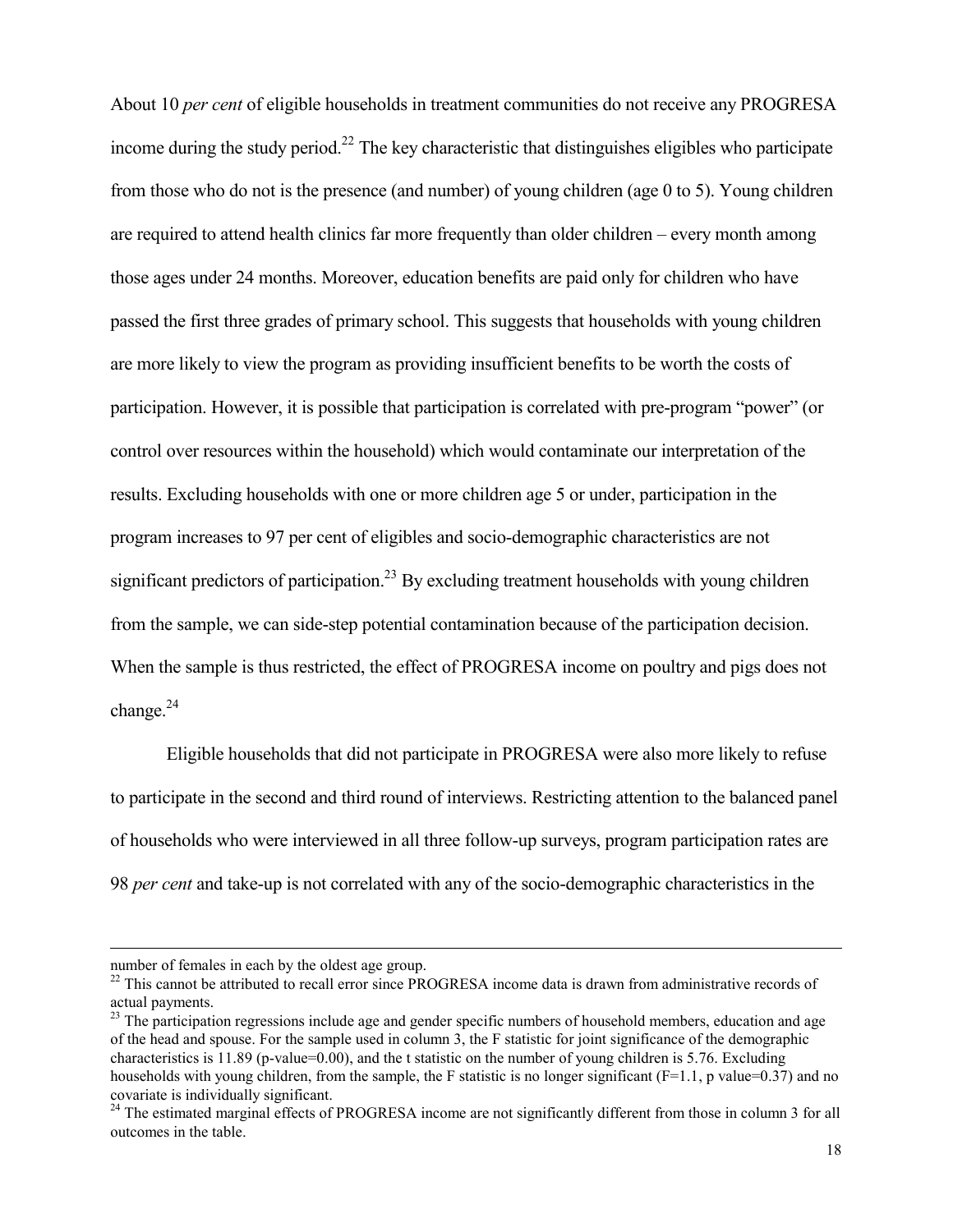models. This provides an alternative sample for assessing the robustness of our results to potential contamination due to non-participation. The results, reported in column 4, are very similar to those for the sample of all treatment households. The estimated effect of PROGRESA income remains significant and large for poultry and, especially, pigs. Thus, part of the PROGRESA income is apparently invested and, since small livestock are typically the domain of women in rural Mexico, the investment instruments appear to be those that are under the control of women. This is suggestive that the impact of PROGRESA benefits on household resources and on women's power within the household may be long-lived. Moreover, pigs and poultry are often consumed by household members and so these investments are likely to also contribute to improving the nutritional status of household members in the future.

 It would be natural to examine the effect of PROGRESA income on child anthropometry. Although such data were collected for a sub-sample of children, the data are not publicly available. They have been used by Behrman and Hoddinot (2000) who examine the impact of participation in PROGRESA on nutritional status. They report that in treatment communities, child growth is higher and the incidence of stunting among children age 12 to 36 is lower.<sup>25</sup> Instead, we examine nutrient intake, in Panel B. Controlling total household resources, PROGRESA income is associated with a decline in calories *per capita*, particularly among poor households, as well as an increase in diet quality as indicated by protein per calorie. The effects are significant across all samples in the table. Panel C of the table focuses on the share of the budget spent on food.<sup>26</sup> PROGRESA income has a

<sup>&</sup>lt;sup>25</sup> The PROGRESA intervention involves nutrition education which may be the proximate determinant of the shift towards a higher quality diet. Since the result persists in the analyses that are restricted to only PROGRESA households, all of whom receive both the nutrition education and income, and since the effect operates through the differential effect of PROGRESA income, relative to all other income, it seems unlikely that the effect can be attributed to the nutrition education component of the intervention alone.

<sup>&</sup>lt;sup>26</sup> The specification of the Engel curves in terms of budget shares has several advantages. First, it is key for our tests that non-linearities in the demand function are captured: the share specification performs well in this respect and amounts to demand curves in which all covariates are interacted with total household resources. Second, expenditure distributions are asymmetric (which suggests using logs) and include zeros (which makes logs unattractive); the distributions of shares are close to symmetric and the inclusion of zeroes poses no problems in estimation. Third, the specification highlights how PROGRESA income is shared among goods.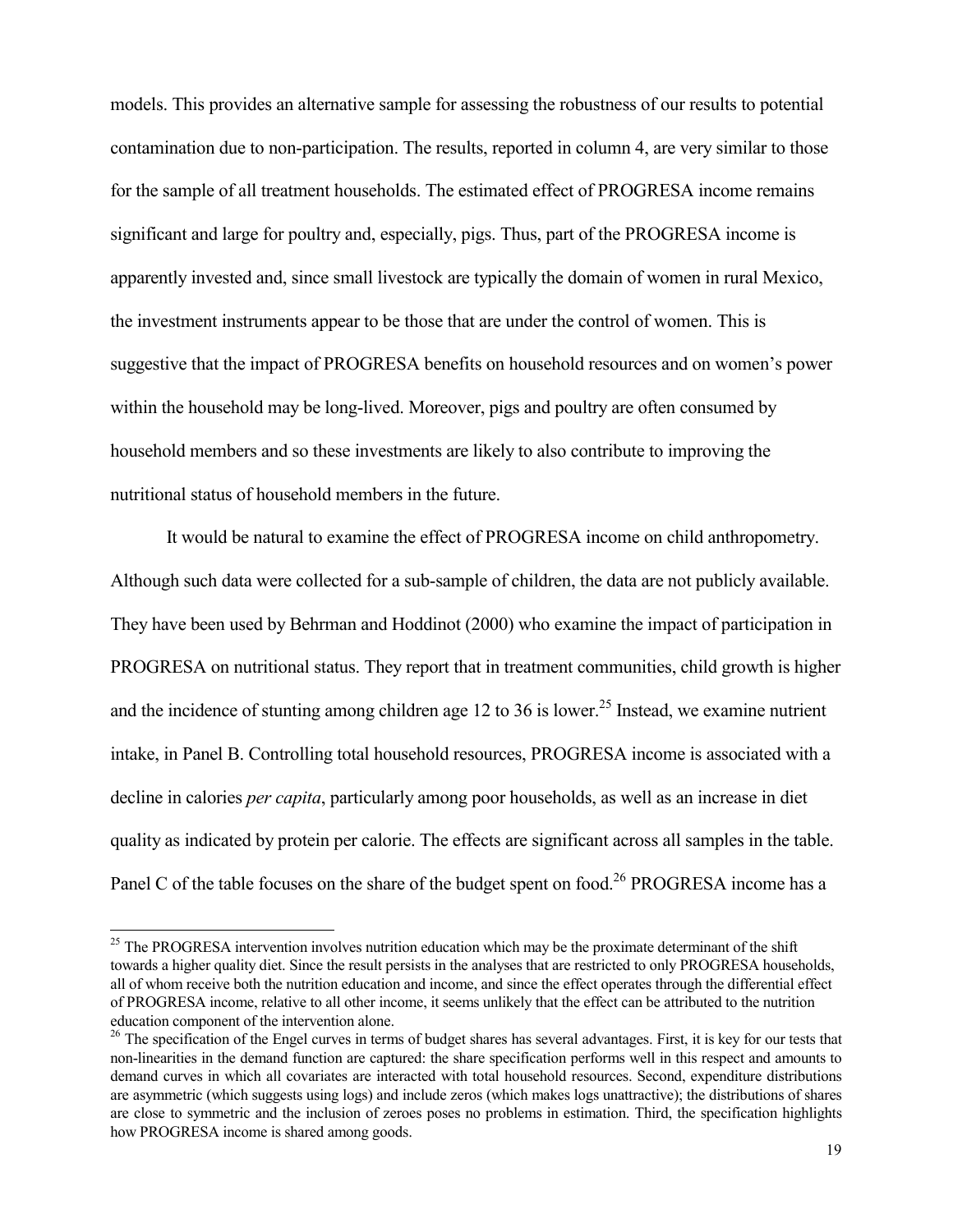negative effect on the share of the budget spent on food which is significant when the sample is restricted to poor households. This reflects reduced budget shares allocated to staples (tortilla and beans) as well as vegetables and an offsetting increase in the share of the budget spent on meat and, thereby, improvements in diet quality.<sup>27</sup>

 Panel D reports the effect of PROGRESA income on budget shares spent on goods that directly benefit children: education and child clothing.<sup>28</sup> As reported by Attanasio and Lechene (2002), holding resources constant, as PROGRESA income increases so does the share of the budget spent on girls' and boys' clothing. We also find a significant and positive effect of PROGRESA income on education. However, PROGRESA resulted in higher secondary school enrollment rates which could explain the higher budget shares on education and children clothing. (Schultz, 2004; Skoufias and Parker, 2001). To assess whether this explains the marginal effect of PROGRESA, attention is restricted to those households in which all age-eligible children were enrolled in school at baseline (before the program started) and in all waves of the survey. Results are in column 5 with the balanced panel estimates in column 4 providing the appropriate comparison. About one-quarter and one-tenth of the marginal effect of PROGRESA income on education and on children's clothing, respectively, can be explained by additional enrollment.<sup>29</sup> The marginal effect of PROGRESA income is positive, significant and does not differ significantly by gender. Moreover the estimated effects are very similar across samples indicating the regressions do a good job of capturing non-linearities in the effects of income (columns 2 and 3) and that elevated spending on

 $27$  Since total expenditure is higher among treatment households, a higher meat share implies higher spending on meat as PROGRESA income rises. In contrast, *per capita* expenditure on food, staples and vegetables is not related to PROGRESA income.

<sup>&</sup>lt;sup>28</sup> The budget shares are not exhaustive; the marginal effect of PROGRESA income on shares of other commodity sub-groups such as health, personal care, household semi-durables, entertainment are not significantly different from zero.

<sup>&</sup>lt;sup>29</sup> Since treatment households who responded to the program rules by enrolling children in school are excluded from this sub-sample, the effect of PROGRESA income should decline. Nonetheless, even within the restricted subsample, education spending is significantly higher as PROGRESA income rises. This may be because these households are forward looking and wish to maximize the income they will receive from PROGRESA by increasing the chances their children will be enrolled in school throughout elementary school and the first three years of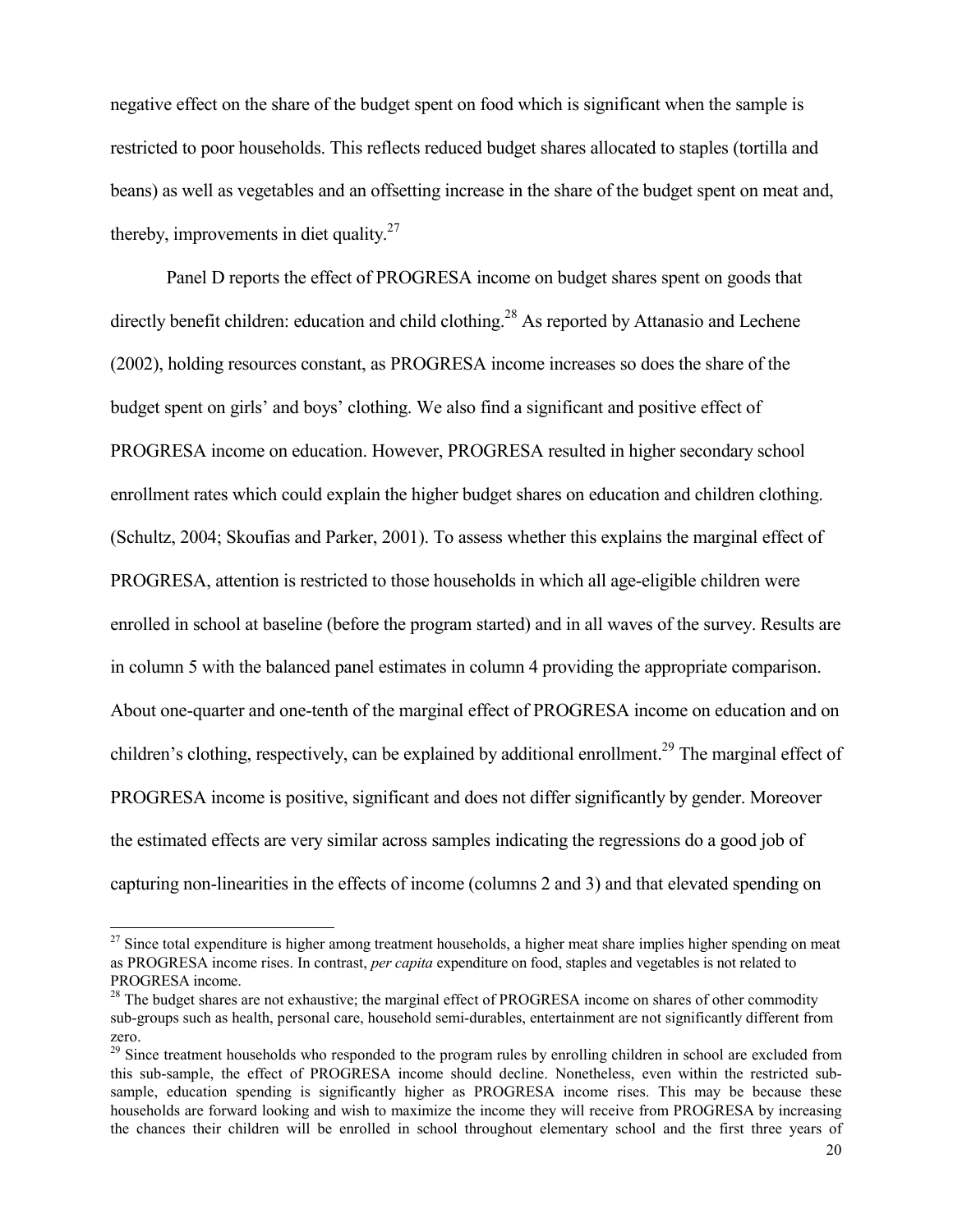child clothing is not because the children are attending school (columns 4 and 5).

### Assessment of robustness of results

 The regression evidence in Table 3 indicates that receipt of PROGRESA income is associated with shifting resources to investment in small livestock, improved nutrition (more protein per calorie of intake) and in favor of child goods (child clothing and possibly education). This is true in the entire sample and in samples that are restricted to only poor households, to households that received the PROGRESA benefit and to households whose age-eligible children were always in school during the study period.

 However, in order to interpret the evidence as indicative of how resources under the control of women might be spent, and a rejection of the unitary model, it is important to assess whether alternative interpretations are consistent with the data. These issues are explored in Table 4. The sample is restricted to treatment households and the estimates for that sample (Table 3, column 3) are repeated in Column A of Table 4.

 A key assumption underlying the testing strategy is that the source of income has no impact on how it is invested and PROGRESA income is distinguished from other sources of income because PROGRESA benefits are placed in the hands of women. An alternative approach would contrast the effect of women's earnings and men's earnings on investment decisions. Very few women in the sample report any income other than PROGRESA. Only 7% of females in couple households report any income, and the vast majority of those women report only labor earnings. How a husband and wife allocate their time is properly treated as an integral part of the decision process underlying resource allocation within the household and so comparisons of the effects of male and female earnings on investment patterns are difficult to interpret. The decision to invest more in small livestock may well be a consequence of PROGRESA shifting the household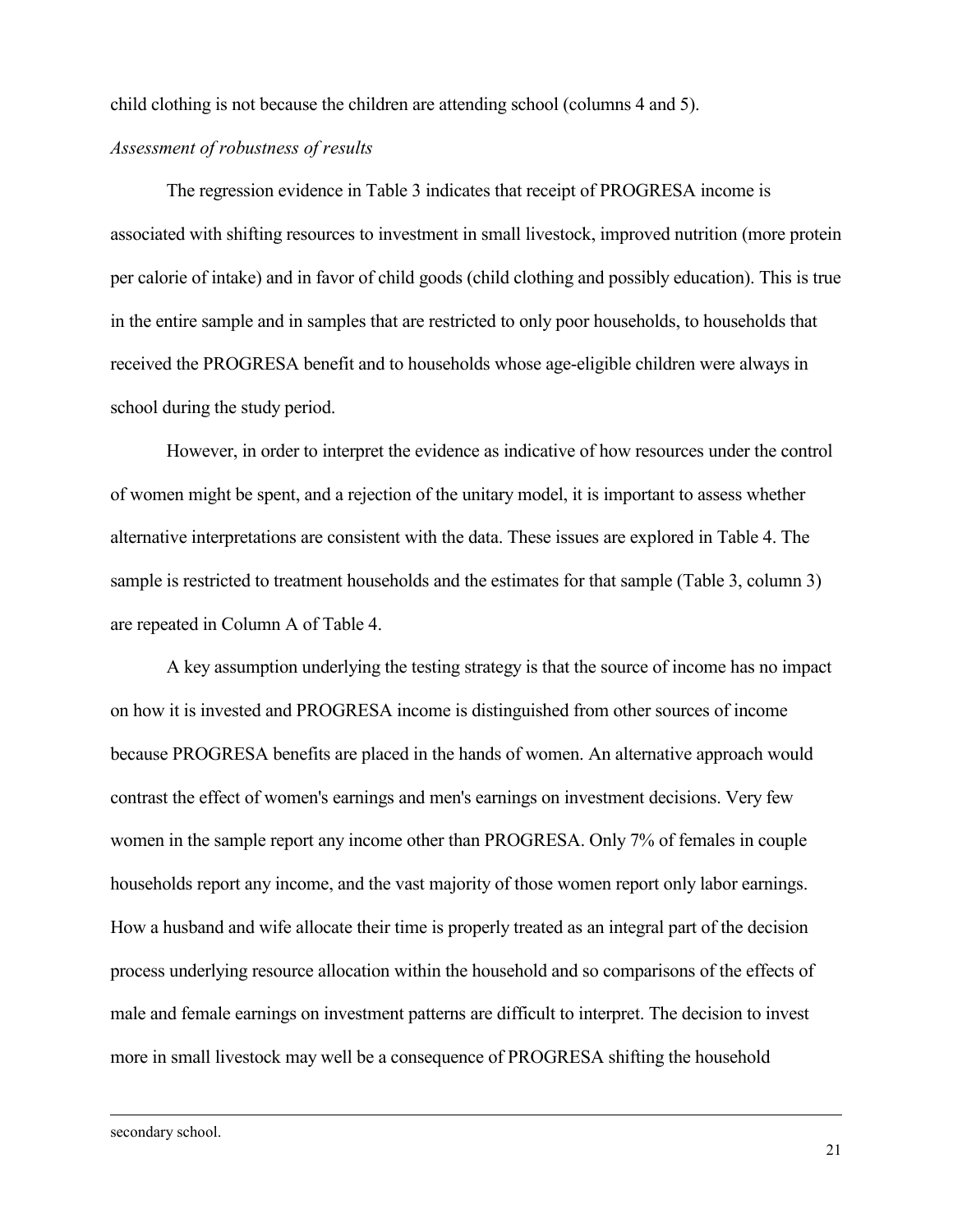members' opportunity cost towards more home-rearing activities and less to time (of women) devoted to market labor, and not because of women having different preferences that other household members. In recognizing that time allocation is an integral part of the household decision making, studies have used income from non-labor sources. Putting aside the strong assumptions needed to interpret those models, less than 1% of women in this sample report any non-labor income and so this is not a practical approach with these data. Thus, treating PROGRESA income as equal to female non-labor income is not an unreasonable approximation in our context. Clearly a key advantage of PROGRESA income in this study is that it can legitimately be treated as an exogenous increase in income which is placed in the hands of women in the (randomly assigned) treatment communities.

 Nevertheless, PROGRESA income may differ from other income sources because it is a government transfer and not subject to, say, the vagaries of the weather as would be the case for income from agriculture, for example. More generally, how income is invested may differ depending on the predictability of the income. To address this question, the three follow-up surveys are exploited to calculate the household-specific variance of PROGRESA income and also of total household income. They are included with PROGRESA income in Column B of Table 4.

 The positive effects of PROGRESA income on the probability of owning pigs as well as the number of pigs and poultry owned are robust to the inclusion of variances and the variance of the benefit also has a positive effect on these investments (suggesting that savings may come out of transitory income). The inclusion of income variances in the model increases the positive effect of PROGRESA income on the quality of nutrient intake linked to an increase in meat spending (although higher variances in benefits do depress meat shares and increase shares on vegetables), but has little impact on the estimated effects of PROGRESA income on other foods and on child clothing. Education shares rise as the variance of the PROGRESA benefits rise: this likely reflects

22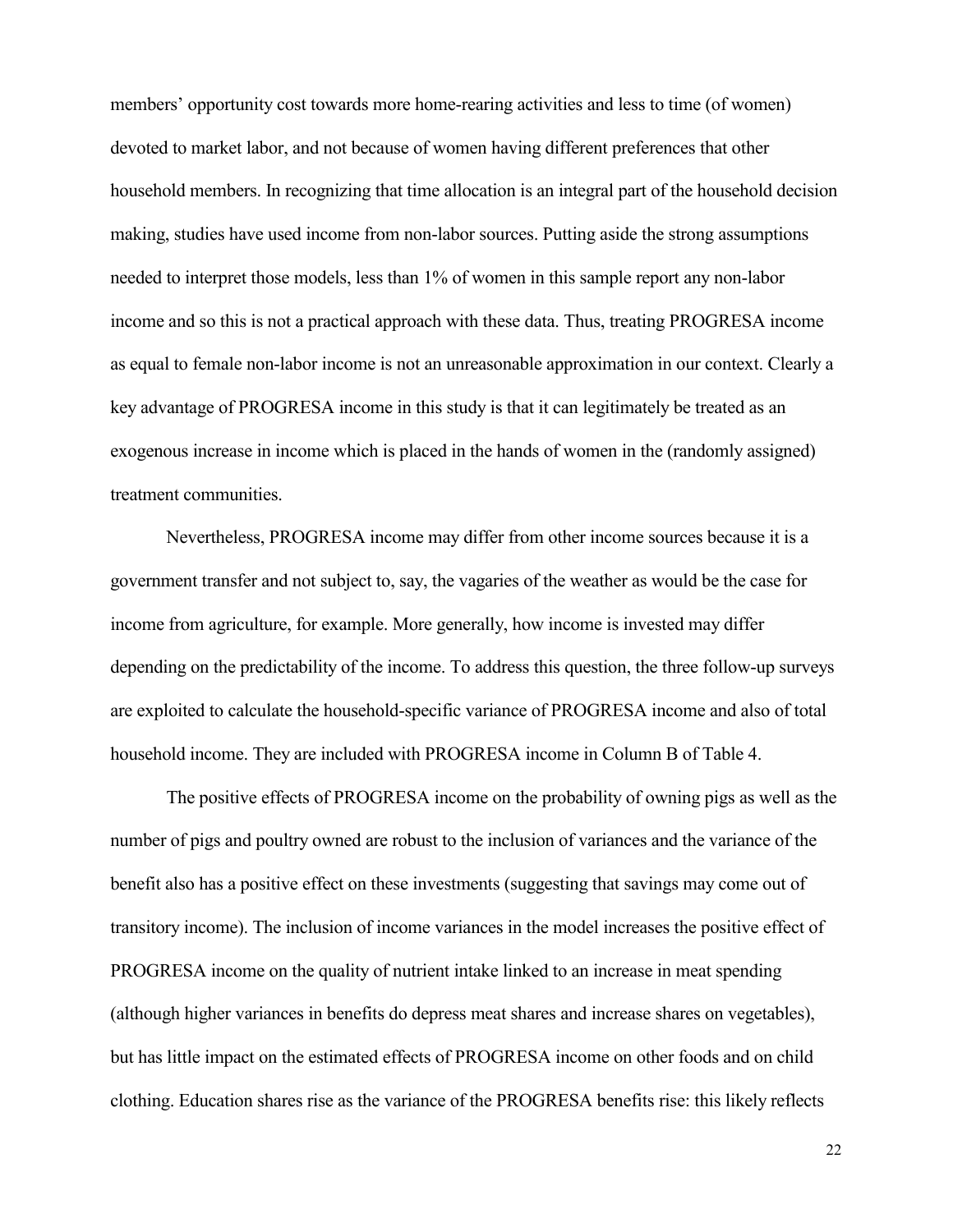reverse causality since a higher variance in benefits implies a response to the incentives in the program (by changing attendance at schools or health clinics). Conditional on that variance, the level of PROGRESA continues to be positively associated with education shares suggesting the effect is not entirely due to reverse causality. We conclude that the rejection of the unitary model is not driven by differences in the variances of income PROGRESA relative to other income.

 The analyses thus far have relied on actual payments of benefits to households (from administrative records). These amounts differ from expected payments based on the program rules because of errors in administration and delays in payments. It is possible that households use expected payments when making allocation decisions in which case actual payments will be an error-ridden proxy of the relevant construct; if the reverse is true, expected payments will be noisy proxies.

 Estimates of the effects of the expected benefit, reported in Column C of Table 4, are smaller (in absolute value) than the effects of the actual benefit (column A of the table). This suggests that decisions are based on income received rather than expected income. To probe this further, we estimated the model,  $Actual_i = \alpha_0 + \beta_0$  Expected<sub>i</sub>+ε<sub>I</sub> and its reverse, Expected<sub>i</sub>= $\alpha_1 + \beta_1$ Actual<sub>i</sub>+u<sub>i</sub>. If the two measures are identical, then  $\beta$  will be 1 and  $\alpha$  will be 0 whereas deviations from those values indicate that the independent variable is measured with (classical) error. Since  $β<sub>0</sub>=.45$  and  $α<sub>0</sub>=0.1$  while  $β<sub>1</sub>=1.1$  and  $α<sub>1</sub>=0.07$ , it appears that expected payments are error ridden proxies for actual payments.

 Models that include both expected and actual benefits are reported in Column D of Table 4. The effects of actual benefits are very similar to those in column A (and none of the differences is significant). Expected benefits have a significant impact only on the number of poultry owned, food shares, education and child clothing. In all cases, these effects are smaller than the impact of actual benefits. All the evidence points to household decisions being based on the benefits at the time they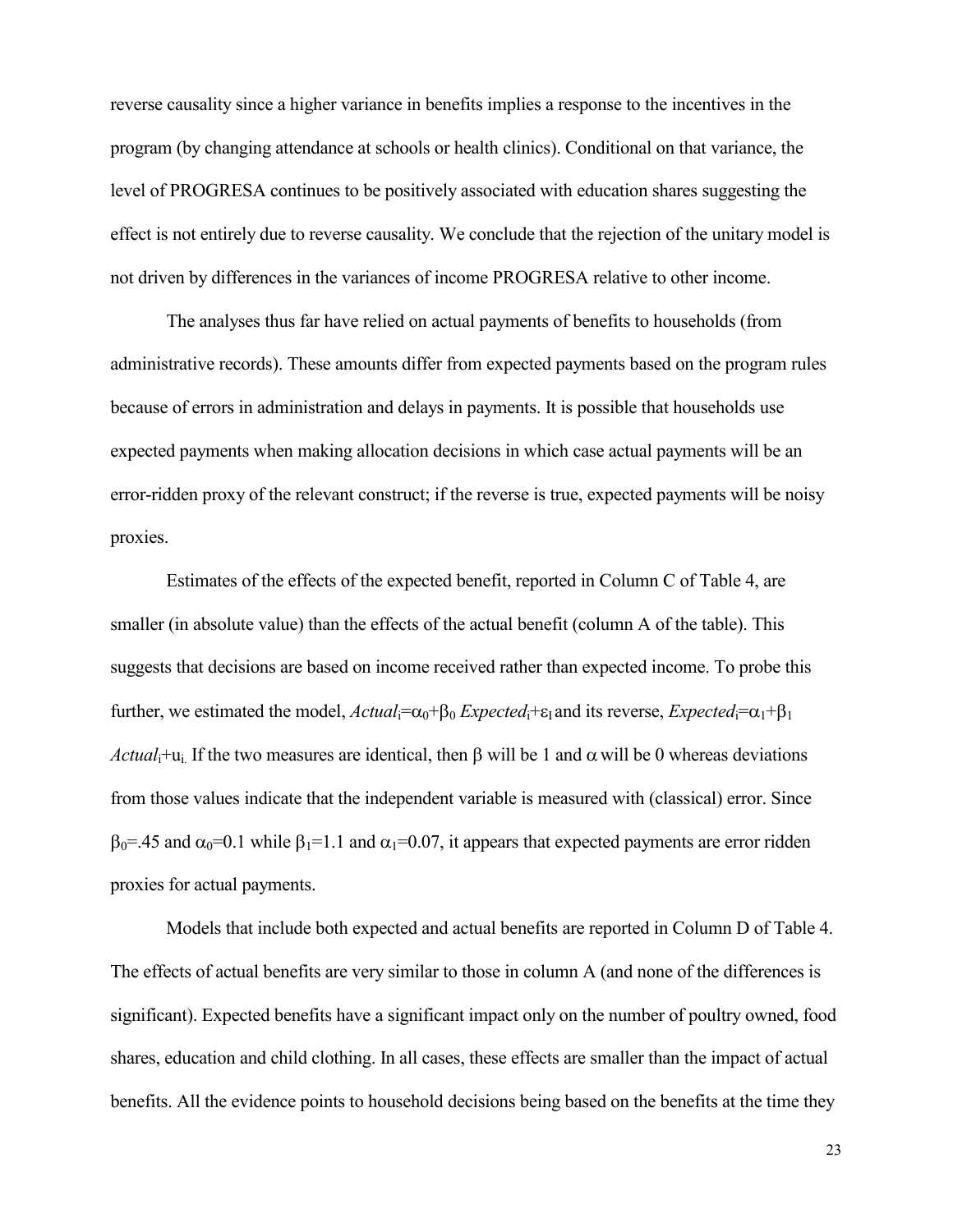are paid to the women and not on the potential income from the program. If households are able to borrow against future PROGRESA income, and there is no uncertainty about whether PROGRESA benefits will be paid, expected benefits should impact decision-making. The evidence is suggestive that PROGRESA beneficiaries either face binding liquidity constraints or are uncertain about payments or both.

 Probing more deeply, it is possible to exploit the longitudinal dimension of the data and include a household fixed effect which will sweep out all characteristics of households that do not change during the eighteen month study period. This includes household permanent income (and the expected PROGRESA benefit as long as that expectation is fixed) along with any behavioral response to the initiation of the program (such as a change in time allocation of household members, inter-household transfers or a change in choice of crop or technology). The fixed effect will also absorb household-specific differences in measurement error of household resources and PROGRESA benefits. Results are reported in Column E of Table 4. The estimates measure the effect of changes in PROGRESA benefit on household resource allocations. In the absence of liquidity constraints, the effects should be zero. While the effects are smaller than those in column A1, they are not zero. PROGRESA income continues to increase the number of small livestock (poultry and pigs) that are owned, reduce calories per capita, improve diet quality and increase the share of the budget spent on meat, as well as child clothing. The evidence indicates that additional income in the hands of women results in shifting resources towards investments small livestock, nutrition and children.

 However, the possibility remains that the results presented thus far have nothing to do with giving money to women, but are, instead, related to some other dimension of the program. For example, one of the messages of PROGRESA is that parents should invest in a better diet and in their children. Participation in the program may affect the returns to saving and investing in children

24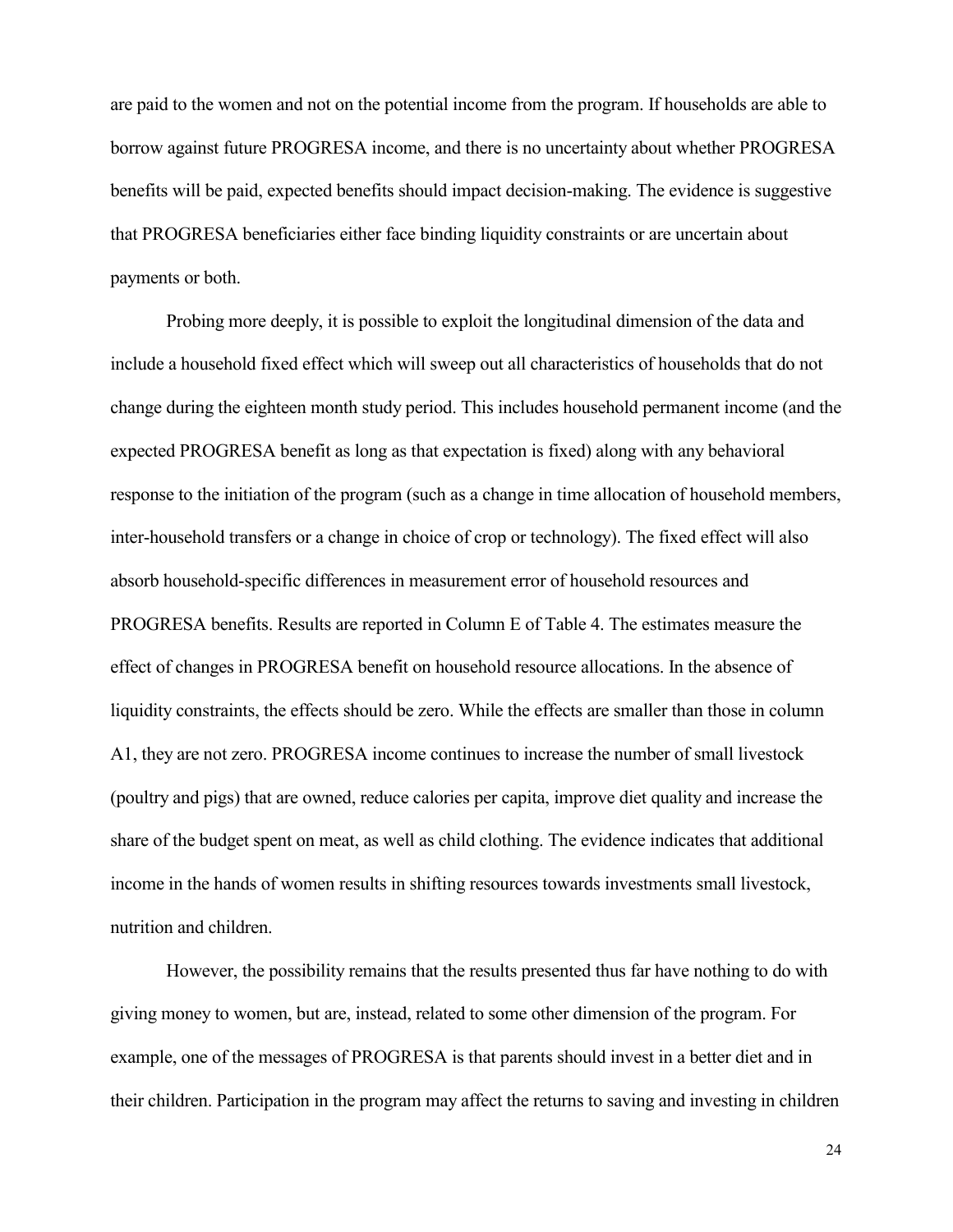or participation may directly affect behaviors related to those choices. These effects should be apparent not just for couples but for single-headed households. Column F of the table presents results for households headed by single females (in F1) and single males (in F2). The evidence is unambiguous: PROGRESA income has no impact on any of the budget allocations or on investments in livestock among single-headed households. Controlling total household resources, the marginal effects of PROGRESA are both substantively very small and not significantly different from zero. We conclude that the results regarding the impact of giving PROGRESA income to women in couple households cannot be attributed to unobserved heterogeneity that is associated with the PROGRESA program.

 In sum, the evidence indicates that PROGRESA payments to women are directed towards investments that are likely to remain under their control. Under the assumption that women are more patient than men, then the evidence can be interpreted as indicating that the PROGRESA payment is associated with an increase in the woman's power within the household and she has a greater say in resource allocations within the household. The PROGRESA survey does not contain direct evidence on preferences of individuals and so we turn to data from the Mexican Family Life Survey (MxFLS).

### 6. Direct evidence on inter-temporal preferences

 MxFLS is a broad-purpose, nationally representative, longitudinal survey of individuals, households and their families (Rubalcava and Teruel, 2006) which collects extensive information on socio-economic and demographic characteristics of respondents, including participation in public programs. The baseline, conducted in 2002, interviewed respondents in over 8,400 households and more than 90% of those respondents were re-interviewed in the second wave in 2005.

25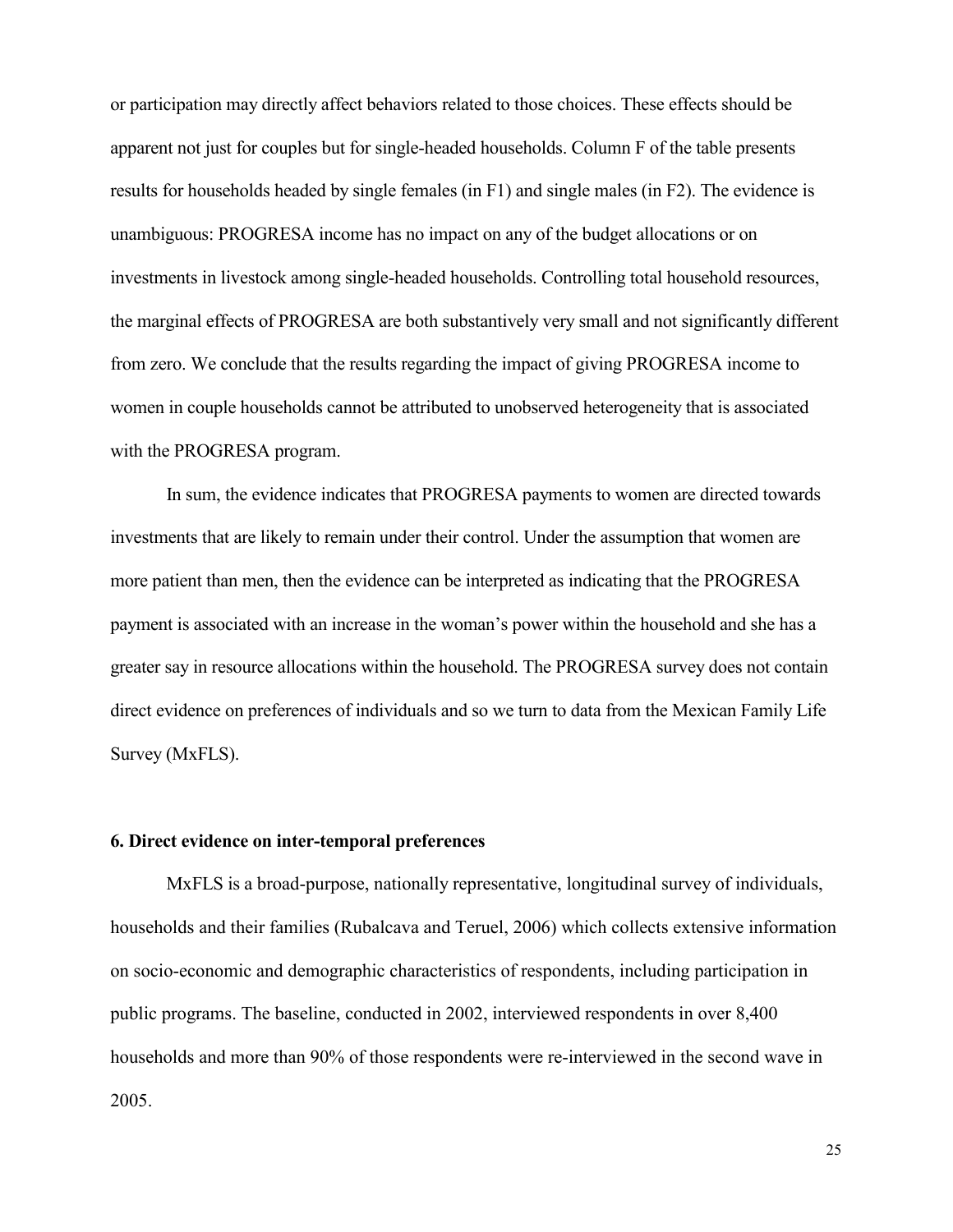Key for this research is that in the second wave of MxFLS, every household member age 15 and older completed a module that seeks to elicit inter-temporal preferences. The respondent is asked to consider a hypothetical situation in which he/she wins the lottery and can be paid now or paid a larger sum in the future. The first battery of questions asks about payment now relative to one month in the future. The second battery asks about payment now relative to three years hence. In each battery, the respondent is given a series of binary choices of payment now or a higher payment later with increasing implied interest rates. The frequency distribution of choices for the longer-term battery is displayed in Panel 1 of Table 5 for females (column A), males (column B) and the difference between females and males (column C). Slightly over half respondents are impatient in the sense that they always preferred to be paid now relative to later. About 10% are patient (they prefer \$12,000 in 3 years to \$10,000 now). Females are generally more patient than males.

 The evidence is summarized in a regression framework in the second panel of the table which reports estimates from an ordered probit regression in which the dependent variable ranges between [1] (most impatient) and [5] (most patient) as in Panel 1. Robust standard errors, which allow for clustering at the household level, are reported below regression coefficients. We report the difference between females and males for the longer-term (row 1) and shorter-term (row 2) choices. The regression results indicate that females are significantly more patient than males. This is true when the regressions include no controls (column A), when the estimates are adjusted for age and education (column B) and also adjusting for household composition and resources (column C). About one-quarter of the sample respondents live in PROGRESA beneficiary households. In order to parallel the evidence based on the PROGRESA data, analysis is restricted to adults living in beneficiary households in the final column. In these households females are significantly more patient than males and the difference is slightly larger than in other rural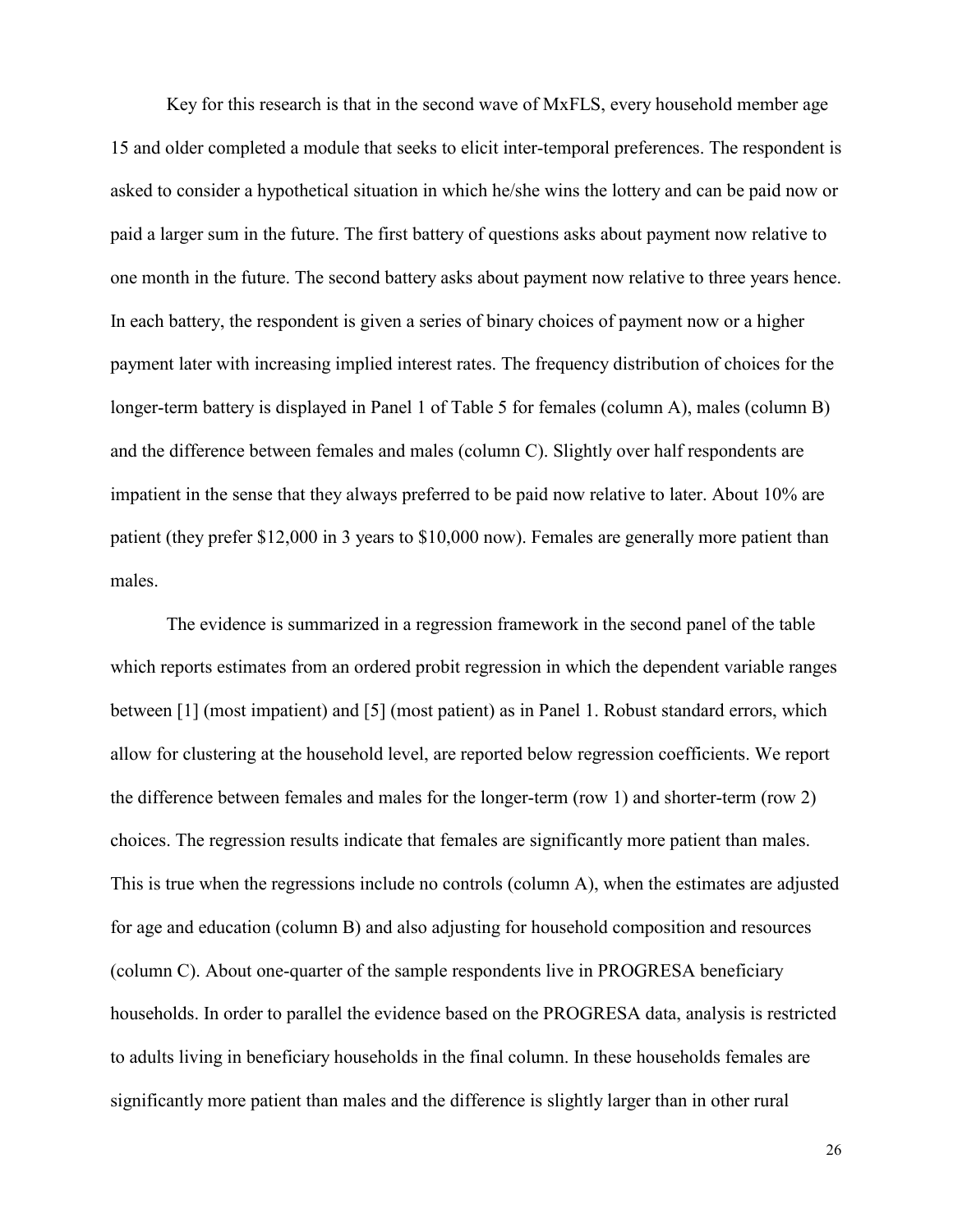households. The direct measures provide unambiguous evidence that there is heterogeneity in preferences between males and females with the latter being significantly more patient when it comes to financial decisions.<sup>30</sup>

### 7. Conclusions

 $\overline{a}$ 

 PROGRESA benefits, which were paid to women, increased total household income by around one-quarter among those rural Mexicans who received the benefit. The impact of additional income in the hands of women is examined by exploiting the fact that otherwise identical communities were randomly assigned to be treatments, in which eligible households received the benefit at the beginning of the study period, or to control communities, in which eligible households would receive after the study period.

In households that are headed by couples, relative to other household income, PROGRESA income is spent on small livestock, higher quality of nutrient intake and child clothing. In households headed by single females or single males, PROGRESA income is treated no differently from any other income. Qualitative evidence from interviews conducted with PROGRESA households indicates that PROGRESA income was perceived as being under the control of women. "Now we don't demand, every moment, 'give me for shoes, give me for that'. Now we take the money from PROGRESA and we buy from that money. Now we don't bother them [their husbands] so much" (Adato, et. al. 2000).

Moreover, direct evidence on preferences indicates that women in rural Mexico are more

 $30$  The hypothetical questions follow the protocols used in behavioral economics incentivized tasks albeit with a coarser grid. A small sub-sample of respondents completed incentivized tasks with real stakes and similar patterns emerge for both the incentivized tasks and hypothetical questions. In both cases, females are more patient than males and younger respondents are more impatient than older respondents. Preliminary evidence suggests that the hypothetical questions and incentivized tasks provide a consistent picture of characteristics that are correlated with preferences in the rural Mexican population. Note that hypothetical questions have some advantages: contamination due to credibility of future payments, liquidity constraints and the budget constraint of the experiment are not relevant See Eckel et al, 2006, for more detail.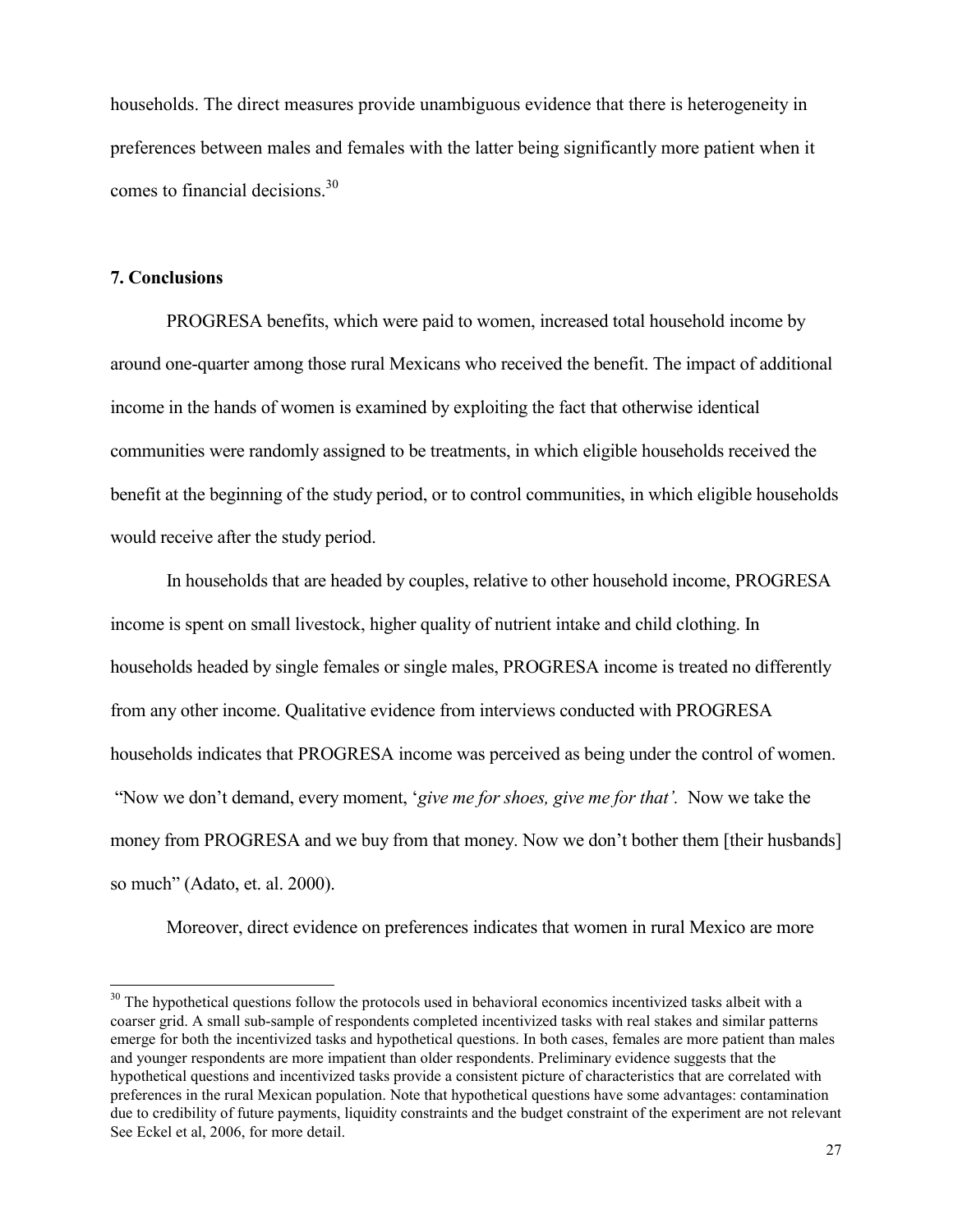patient than men. Taken together, the evidence suggests that PROGRESA benefits increase the power of women who are better able to assert their preferences and allocate more resources within households towards investments. These investments include small livestock (over which they have some control) and their children. This is an important result. First, it suggests that empowering women is likely to be associated with elevated levels of savings and investments which will, in turn, likely contribute to future growth. Second, the results suggest one mechanism for the empirical finding that mothers allocate more resources to their children than fathers: women are inclined to invest more in the future, their children.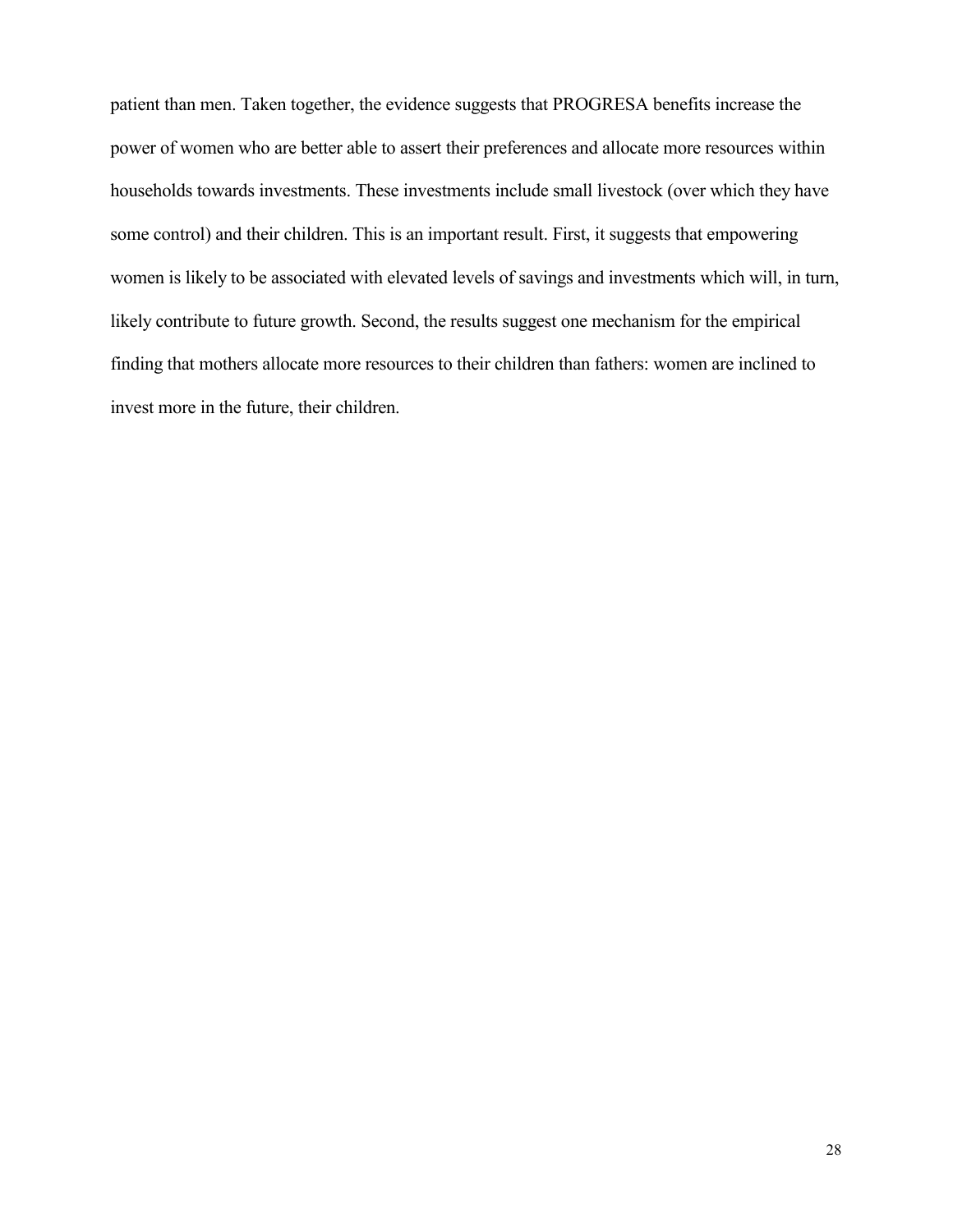# References

- Adato, Michelle, de la Brière, Benedicte, Mindek, Dubravka and Agnes Quisumbing. 2000. "Final report: The impact of PROGRESA on women's status and intrahousehold relations." International Food Policy Research Institute Report.
- Andreoni, James and Lise Vesterlund,. 2001. "Which Is the Fair Sex? Gender Differences in Altruism." Quarterly Journal of Economics, 116 (1), 293-312.
- Arizpe, Lourdes, Botey, Carlota and Carmen D. Deere. 1986. "Mexican Agricultural Development Policy and Its Impact on Rural Women." ed. Leon, Magdalena, ed. Rural women and state policy: Feminist perspectives on Latin American agricultural development. Series in Political Economy and Economic Development in Latin America Boulder, Colo. and London, Westview Press 67-83.
- Arriaga-Jordán, Carlos and R.A Pearson. 1996. "The Contribution of livestock to small-holder livelihoods."
- Attanasio, Orazio and Valerie Lechene. 2002. "Test of Income Pooling in Household Decisions." Review of Economic Dynamics, 5, 720-748.
- Behrman, Jere R. 1997. "Intrahousehold Distribution and the Family." in Mark R. Rosenzweig and Oded Stark, eds., Handbook of Population and Family Economics, Amsterdam, North-Holland Publishing Company, 107-168.
- Behrman, Jere R. and Mark R. Rosenzweig. 2004. "Parental Allocation to Children: New Evidence on Bequest Differences among Siblings." Review of Economics and Statistics, 86 (2), 637-640.
- Behrman, Jere R. and John Hoddinot. 2000. "An Evaluation of the Impact of PROGRESA on Pre-School Child Height." Report to the Evaluation of PROGRESA, International Food Policy Research Institute.
- Behrman, Jere R. and Petra Todd. 1999. "Randomness in the Experimental Samples of PROGRESA (Education, Health, and Nutrition Program)." International Food Policy Research Report

Behrman, Jere.R., Pollak, Robert A. and Paul Taubman. 1986. "Do Parents Favor Boys?" International Economic Review, 27 (1), 33-54.

- Bourguignon, Francois, Browning, Martin, and Pierre Andre Chiappori. 2006. "Efficient Intrahousehold Allocations and Distribution Factors: Implications and Identification." CAM Working paper no 2006-02, University of Copenhagen. Department of Economics Centre for Applied Microeconometrics.
	- 1995. "The collective approach to household behaviour." Documents de travail no. 95-04. Paris, DELTA Département et Laboratorie d'Économie Théorique et Appliquée.
- Bourguignon, Francois and Pierre Andre Chiappori. 1992. "Collective models of household behavior: An introduction." European Economic Review, 36, 355-364.
- Browning, Martin, Bourguignon, Francois, Chiappori, Pierre Andre and Valerie Lechene. 1994. "Income and Outcomes - A Structural Model of Intrahousehold Allocation." Journal of Political Economy, 102 (6), 1067-1096.
- Browning, Martin, and Pierre Andre Chiappori. 2000. "Efficient intra-household allocations: a general characterization and empirical tests." Econometrica, 66 (6), 1241-1278.

```
1998. "Efficient Intra-Household Allocation: A General Characterization and
Empirical Tests." Econometrica, 66 (6), 1241-78.
```
Chiappori, Pierre Andre. 1997. "Introducing Household Production in Collective Models of Labor Supply." Journal of Political Economy, 105 (1), 191-205.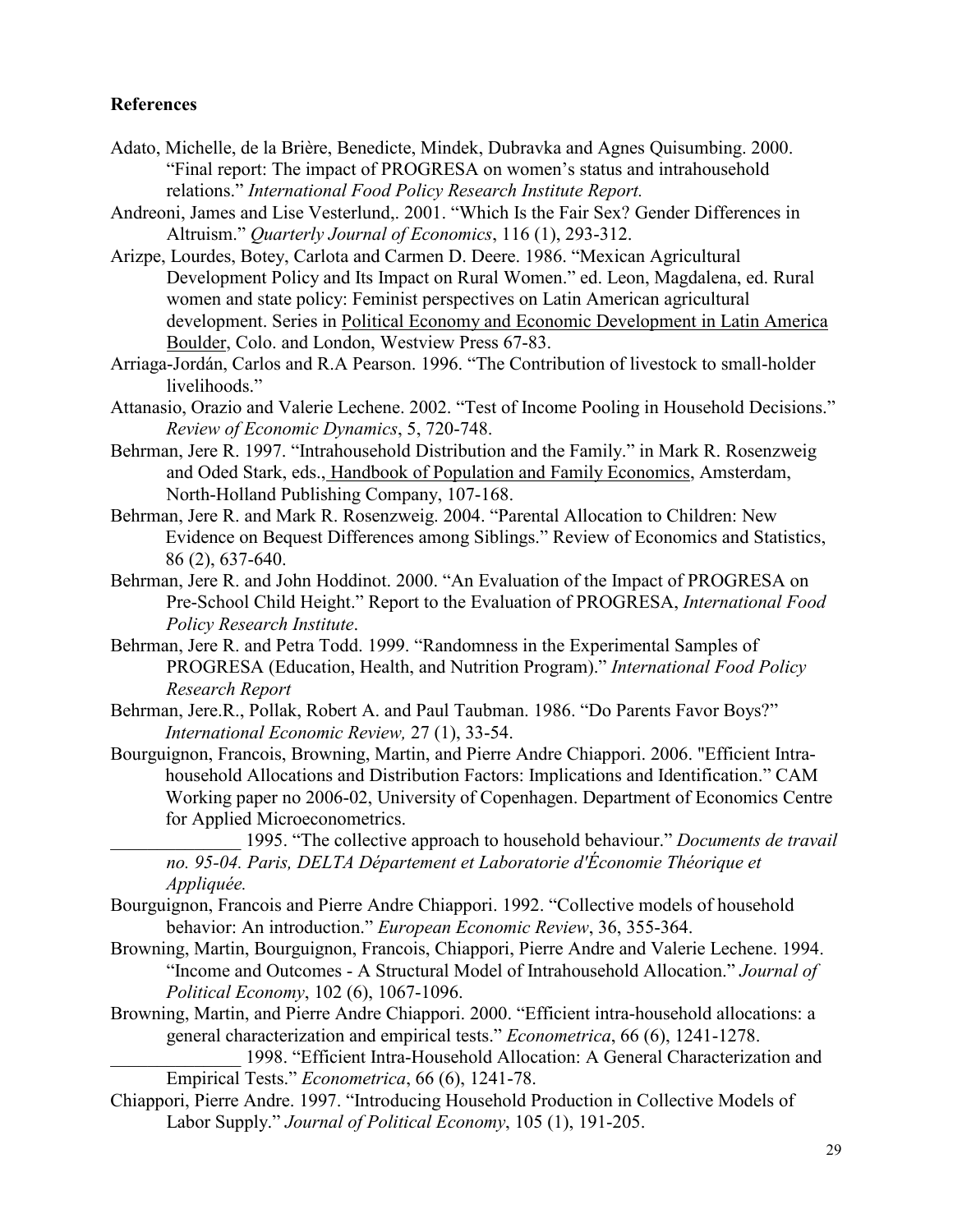1992. "Collective Labor Supply and Welfare." Journal of Political Economy,

100, 437-467.

\_\_\_\_\_\_\_\_\_\_\_\_\_\_ 1988. "Rational Household Labor Supply." Econometrica, 56, 63-89.

- Duflo, Esther. 2000. "Child Health and Household Resources in South Africa: Evidence from the Old Age Pension Program." American Economic Review, 90 (2), 393-98.
- Duflo, Esther and Christopher Udry. 2004. "Intrahousehold Resource Allocation in Cote d'Ivoire: Social Norms, Separate Accounts and Consumption Choices. NBER Working Paper 10498.
- Eckel, Catherine C. and Phillip Grossman. 2006a. "Men, Women and Risk Aversion: Experimental Evidence", Unpublished manuscript, in Handbook of Experimental Results, edited by C. Plott and V. Smith. New York, Elsevier.

\_\_\_\_\_\_\_\_\_\_\_\_\_\_ 2006b. "Differences in Economic Decisions of Men and Women: Experimental Evidence." Unpublished manuscript, in Handbook of Experimental Results, edited by C. Plott and V. Smith. New York, Elsevier.

\_\_\_\_\_\_\_\_\_\_\_\_\_\_ 1998. "Are Women Less Selfish Than Men? Evidence from Dictator Experiments." Economic Journal, 108 (448), 726-35.

- Eckel, Catherine C. et al. 2006. "Inter-temporal preferences and socio-economic status: Experimental and survey evidence", Unpublished manuscript.
- Edmonds, Eric, Mammen, Kristin and Douglas L. Miller. 2005. "Rearranging the Family? Income Support and Elderly Living Arrangements in a Low Income Country", Journal of Human Resources, 40(1): 186-207
- Hotchkiss. 2004. "Do husbands and wives pool their income: Further evidence", Unpublished manuscript, Georgia State University.
- Lundberg, Shelly J., Pollak, Robert.A. and T.J.Wales. 1997. "Do Husbands and Wives Pool Their Resources? Evidence from the United Kingdom Child Benefit." Journal of Human Resources, 32 (3), 463-80.
- Lundberg, Shelly J. and Robert A. Pollak. 1993. "Separate Spheres Bargaining and the Marriage Market", Journal of Political Economy, 101 (6), 988-1010.
- Manser, Marilyn and Brown Murray. 1980. "Marriage and Household Decision-Making: A Bargaining Analysis" International Economic Review 21.1:31-44.
- McElroy, Marjorie and Mary Horney. 1981. "Nash-bargained Household Decisions: Toward a Generalization of the Theory of Demand", International Economic Review 22.2:333-49.
- Parker, Susan, Rubalcava, Luis and Graciela Teruel. 2008. "Evaluating Conditional Schooling-Health Programs: The case of Progresa" in T.P. Schultz and R.E. Evenson, Handbook of Development Economics, Vol.4, Elsevier.
- Pérez, Ana B. and Leticia Marván. 2001. "Sistema Mexicano de Alimentos Equivalentes". México.
- Rubalcava Luis, and Graciela Teruel. 2006. User's Guide for the Mexican Family Life Survey: First Wave. Available at: http://www.radix.uia.mx/ennvih/
- Rubalcava, Luis and Duncan Thomas. 2000. "Family Bargaining and Welfare." RAND Labor and Population Program Working Paper Series 00-10.
- Skoufias, Emmanuel and Susan Parker. 2001. "Conditional Cash Transfers and Their Impact on Child Work and Schooling: Evidence from the PROGRESA Program in Mexico." Journal of the Latin American and Caribbean Economic Association, 2 (1), 45-86.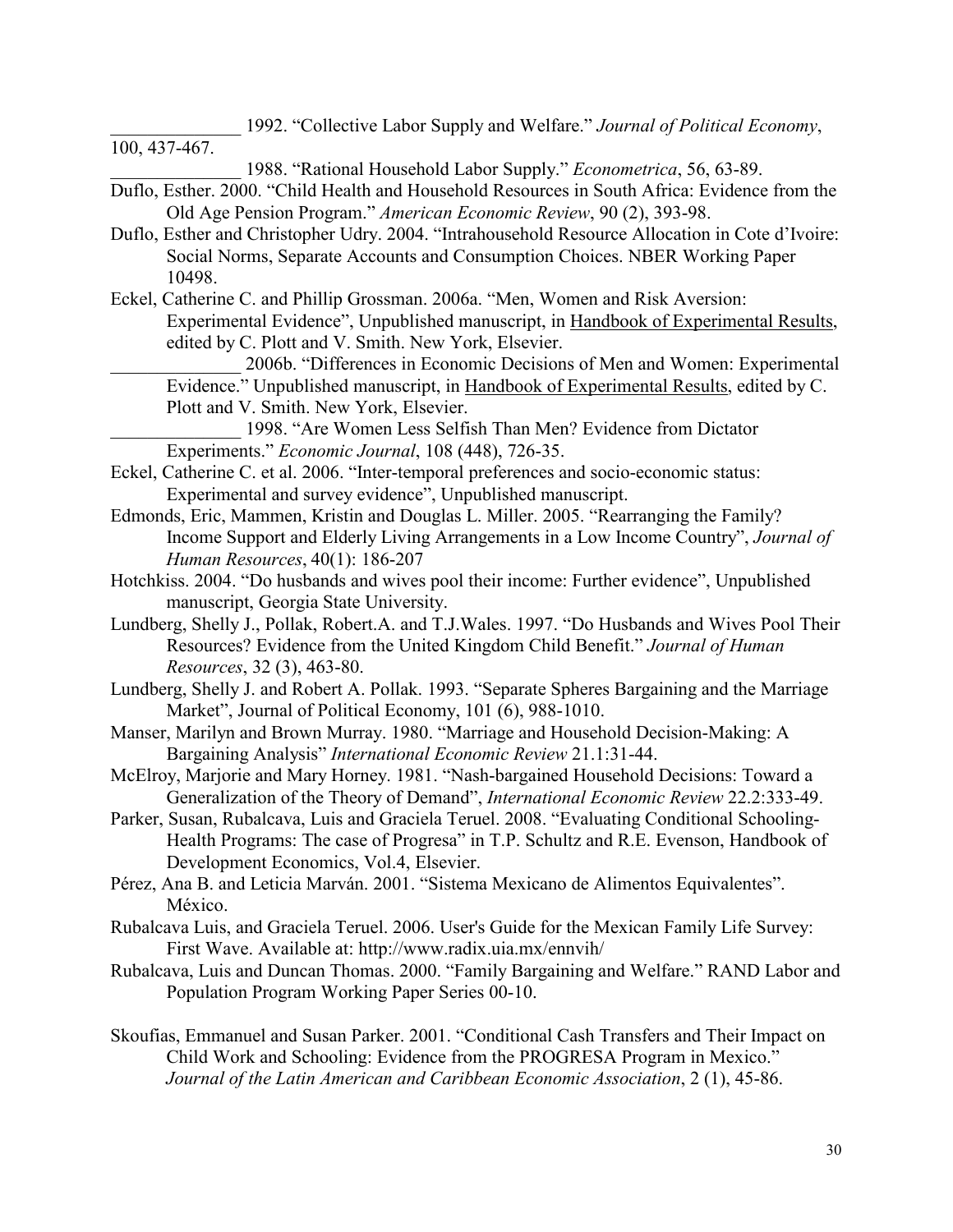- Skoufias, Emmanuel, Davis, Benjamin and Jere Richard Behrman. 1999. "Final Report: An Evaluation of the Selection of Beneficiary Households in the Education, Health, and Nutrition Program (PROGRESA) of Mexico." International Food Policy Research Institute Report
- Schultz, T.Paul. 2004. "School subsidies for the poor: evaluating the Mexican Progresa poverty program." Journal of Human Resources, 74, 199-250.
- Teruel, Graciela and Luis Rubalcava. 2006. "Attrition in Progresa rural evaluation survey". Unpublished manuscript, California Center for Population Research, UCLA.
- Thomas, Duncan. 1990. "Intra-Household Resource Allocation: An Inferential Approach." Journal of Human Resources, 25 (4), 635-664.
- Von Keyserlingk, Alix. 1999. "The use of donkeys in the Mexican central highlands: a gender perspective." Development in Practic e, 9 (4).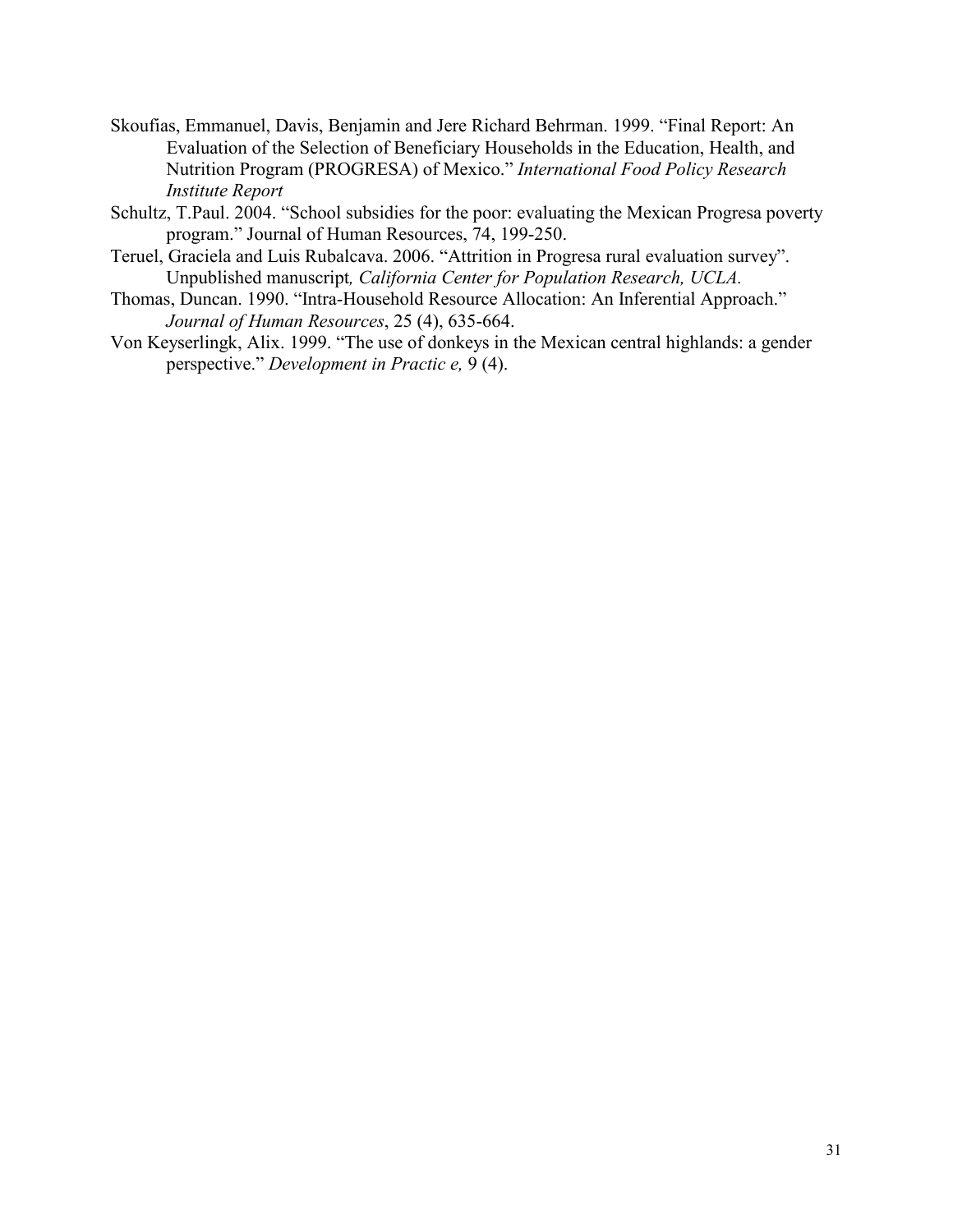# PANEL A Distribution of households in 1997 baseline

(Row percentages in parentheses)

| # of households | <b>Treatments</b> | <b>Controls</b> | <b>Total</b> |
|-----------------|-------------------|-----------------|--------------|
| Not eligible    | 7,003             | 4,531           | 11,534       |
| (Not Poor)      | (61%)             | (39%)           | (48%)        |
| Eligible        | 7,830             | 4,678           | 12,508       |
| (Poor)          | (63%)             | (37%)           | (52%)        |
| Total           | 14,833<br>(62%)   | 9,209<br>(38%)  | 24,042       |

# PANEL B: Characteristics of households headed by a couple

 $\mathsf{r}$ 

|                               | <b>Eligible</b>                                             | Not eligible    |                   |
|-------------------------------|-------------------------------------------------------------|-----------------|-------------------|
| Head's Years of               | 2.87                                                        | 3.06            |                   |
| Schooling                     | (0.06)                                                      | (0.06)          |                   |
| Age of Head                   | 41.83                                                       | 50.80           |                   |
|                               | (0.20)                                                      | (0.29)          |                   |
| Household Size                | 6.00                                                        | 4.77            |                   |
|                               | (0.04)                                                      | (0.05)          |                   |
| $#$ of HHs                    | 10,694                                                      | 8,806           |                   |
|                               |                                                             |                 |                   |
|                               | Eligible households headed by a couple<br><b>Treatments</b> | <b>Controls</b> | <b>Difference</b> |
|                               | 2.91                                                        | 2.81            | 0.10              |
| Head's Years of<br>Schooling  | (0.08)                                                      | (0.10)          | (0.13)            |
|                               | 41.73                                                       | 42.00           | $-0.27$           |
|                               | (0.24)                                                      | (0.35)          | (0.42)            |
| Age of Head<br>Household Size | 5.99                                                        | 6.05            | $-0.06$           |
|                               | (0.05)                                                      | (0.06)          | (0.07)            |

Notes: Source: 1997 baseline survey (ENCASEH). Robust standard errors in parentheses.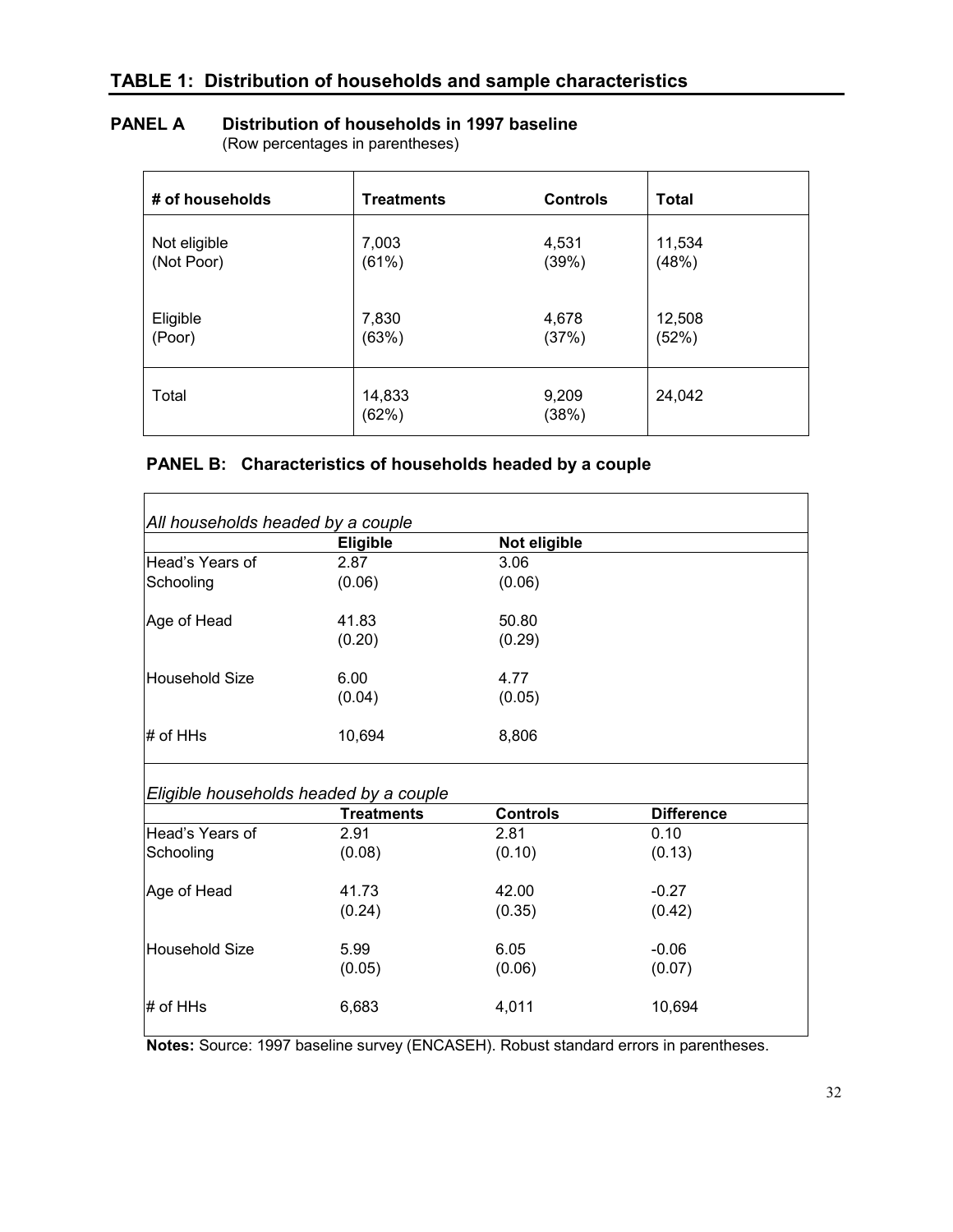|                                       | <b>Treatments</b> | Controls | <b>Difference</b> |
|---------------------------------------|-------------------|----------|-------------------|
| A. Expenditure, savings and livestock |                   |          |                   |
| 1. HH expenditure per capita          | 133.39            | 118.23   | 15.16             |
| (monthly)                             | (0.77)            | (0.93)   | (1.21)            |
| 2. HH income - expenditure            | 157.88            | 144.49   | 13.38             |
| per capita (monthly)                  | (14.89)           | (19.31)  | (24.38)           |
|                                       |                   |          |                   |
| 3. # of chickens & turkeys            | 4.45              | 4.10     | 0.36              |
|                                       | (0.05)            | (0.06)   | (0.08)            |
| 4. # of pigs                          | 0.79              | 0.80     | $-0.02$           |
|                                       | (0.01)            | (0.02)   | (0.02)            |
| $5.$ # of cows                        | 0.44              | 0.34     | 0.10              |
|                                       | (0.02)            | (0.02)   | (0.03)            |
| 6. # of horses & donkeys              | 0.46              | 0.39     | 0.07              |
|                                       | (0.01)            | (0.01)   | (0.01)            |
| <b>B. Nutrient intake</b>             |                   |          |                   |
| 7. Calories per capita                | 1807              | 1714     | 94                |
|                                       | (11.54)           | (14.10)  | (18.22)           |
| 8. Protein per calorie (g/Kcal)       | 2.39              | 2.32     | 0.06              |
|                                       | (0.05)            | (0.10)   | (0.10)            |
| C. Budget shares on food              |                   |          |                   |
| 9. Food                               | 66.69             | 66.68    | 0.01              |
|                                       | (0.19)            | (0.24)   | (0.31)            |
| 10. Vegetables                        | 9.57              | 8.97     | 0.59              |
|                                       | (0.06)            | (0.07)   | (0.09)            |
| 11. Fruits                            | 0.56              | 0.41     | 0.16              |
|                                       | (0.01)            | (0.02)   | (0.02)            |
| 12. Tortillas & beans                 | 15.31             | 17.79    | $-2.48$           |
|                                       | (0.11)            | (0.17)   | (0.20)            |
| 13. Meat                              | 12.19             | 10.56    | 1.64              |
|                                       | (0.09)            | (0.11)   | (0.14)            |
| D. Other budget shares                |                   |          |                   |
| 14. Education                         | 1.58              | 1.55     | 0.02              |
|                                       | (0.04)            | (0.05)   | (0.06)            |
| 15. Boys' clothing                    | 2.15              | 1.62     | 0.54              |
|                                       | (0.03)            | (0.03)   | (0.04)            |
| 16. Girls' clothing                   | 1.97              | 1.46     | 0.50              |
|                                       | (0.03)            | (0.03)   | (0.04)            |
| # of Obs.                             | 14,413            | 8,469    |                   |

# TABLE 2: Savings, ownership of livestock, nutrient intake and budget shares

Source: ENCEL Oct 98, May 99 and Nov 99.

Robust standard errors in parentheses.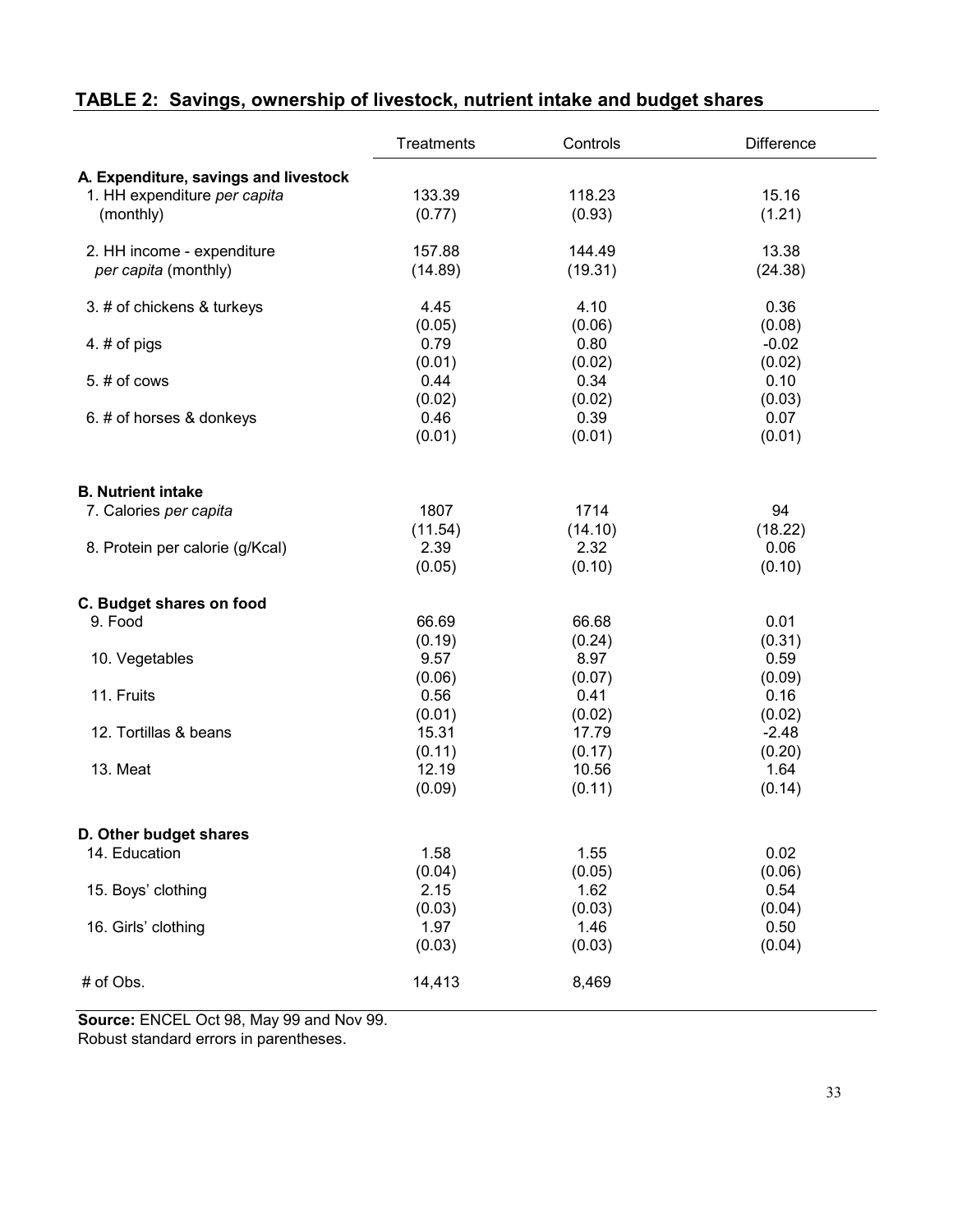| Marginal effect of PROGRESA income (in \$000 pesos) after controlling total household resources. |                  |               |           |              |                      |
|--------------------------------------------------------------------------------------------------|------------------|---------------|-----------|--------------|----------------------|
|                                                                                                  | All HHs          | Treatment     | Treatment |              | <b>Treatment HHs</b> |
| Dependent variable                                                                               | (incls non poor) | & Control HHs | HHs only  | In all waves | Always in school     |
|                                                                                                  | (1)              | (2)           | (3)       | (4)          | (5)                  |
| A. Livestock ownership                                                                           |                  |               |           |              |                      |
| Linear Probability Model (Probability of having)                                                 |                  |               |           |              |                      |
| 1. Chickens & Turkeys                                                                            | 10.33            | 6.97          | 7.16      | 9.43         | 6.97                 |
|                                                                                                  | (2.65)           | (3.03)        | (3.11)    | (3.42)       | (4.64)               |
| 2. Pigs                                                                                          | 11.78            | 14.68         | 15.70     | 17.30        | 10.92                |
|                                                                                                  | (2.55)           | (3.04)        | (3.30)    | (3.61)       | (4.76)               |
| 3.Cows                                                                                           | 1.58             | 1.57          | 1.15      | 0.29         | $-0.21$              |
|                                                                                                  | (1.90)           | (2.06)        | (2.13)    | (2.42)       | (2.98)               |
| 4. Horses & Donkeys                                                                              | 2.04             | 2.44          | 2.24      | 2.21         | 0.90                 |
|                                                                                                  | (2.30)           | (2.58)        | (2.63)    | (2.91)       | (3.73)               |
| Negative Binomial Model (Number of)                                                              |                  |               |           |              |                      |
| 5. Chickens & Turkeys                                                                            | 0.45             | 0.43          | 0.34      | 0.38         | 0.31                 |
|                                                                                                  | (0.05)           | (0.05)        | (0.06)    | (0.07)       | (0.09)               |
| 6. Pigs                                                                                          | 0.38             | 0.41          | 0.43      | 0.49         | 0.37                 |
|                                                                                                  | (0.07)           | (0.08)        | (0.09)    | (0.09)       | (0.12)               |
| 7.Cows                                                                                           | 0.07             | 0.19          | 0.16      | 0.05         | $-0.03$              |
|                                                                                                  | (0.10)           | (0.13)        | (0.14)    | (0.16)       | (0.22)               |
| 8. Horses & Donkeys                                                                              | 0.09             | 0.07          | 0.11      | 0.12         | 0.15                 |
|                                                                                                  | (0.07)           | (0.09)        | (0.10)    | (0.11)       | (0.15)               |
| <b>B. Nutrient intake</b>                                                                        |                  |               |           |              |                      |
| 9. In(per cap calories)                                                                          | $-0.06$          | $-0.14$       | $-0.14$   | $-0.15$      | $-0.10$              |
|                                                                                                  | (0.02)           | (0.02)        | (0.03)    | (0.03)       | (0.04)               |
| 10. Protein per calorie                                                                          | 0.15             | 0.16          | 0.16      | 0.18         | 0.14                 |
|                                                                                                  | (0.03)           | (0.03)        | (0.03)    | (0.04)       | (0.05)               |
| C. Budget shares on food                                                                         |                  |               |           |              |                      |
| 11. Food                                                                                         | $-1.07$          | $-6.53$       | $-8.01$   | $-8.63$      | $-8.21$              |
|                                                                                                  | (0.75)           | (0.89)        | (0.95)    | (1.04)       | (1.38)               |
| 12. Vegetables                                                                                   | $-0.60$          | $-1.77$       | $-1.95$   | $-1.74$      | $-2.09$              |
|                                                                                                  | (0.27)           | (0.35)        | (0.39)    | (0.43)       | (0.55)               |
| 13. Fruits                                                                                       | 0.08             | $-0.13$       | $-0.20$   | $-0.24$      | $-0.24$              |
|                                                                                                  | (0.08)           | (0.09)        | (0.10)    | (0.10)       | (0.13)               |
| 14. Tortilla & Beans                                                                             | $-1.74$          | $-2.78$       | $-3.32$   | $-3.37$      | $-3.97$              |
|                                                                                                  | (0.58)           | (0.72)        | (0.77)    | (0.84)       | (1.14)               |
| 15. Meat                                                                                         | 2.50             | 2.14          | 1.71      | 1.53         | 1.76                 |
|                                                                                                  | (0.48)           | (0.59)        | (0.64)    | (0.72)       | (0.92)               |
| D. Other budget shares                                                                           |                  |               |           |              |                      |
| 16. Education                                                                                    | 1.59             | 2.84          | 3.43      | 3.64         | 2.75                 |
|                                                                                                  | (0.32)           | (0.35)        | (0.37)    | (0.42)       | (0.62)               |
| 17. Boys' Clothing                                                                               | 2.98             | 2.99          | 3.15      | 3.05         | 2.78                 |
|                                                                                                  | (0.16)           | (0.20)        | (0.22)    | (0.23)       | (0.33)               |
| 18. Girls' Clothing                                                                              | 2.90             | 3.13          | 3.36      | 3.50         | 3.22                 |
|                                                                                                  | (0.19)           | (0.23)        | (0.25)    | (0.28)       | (0.34)               |
| # of Obs.                                                                                        | 31,732           | 22,882        | 14,413    | 11,426       | 6,677                |

TABLE 3: PROGRESA income, ownership of livestock, nutrient intake and budget shares

Notes: Column (1) includes all couples in the evaluation sample including eligible and not eligible. Column (2) restricts attention to eligible households and includes both treatments and controls. Column (3) includes only treatment households. Column (4) includes treatments who were interviewed in all three waves of the evaluation survey. Column (5) restricts attention to treatment households in all waves of the survey and all of whose children were always in school in all waves. Following controls are included in each regression but not reported: logarithm of per capita household expenditure (in spline with knots at 25 and at 75 percentile), logarithm of household size and number of males and females between 0-5, 6-11, 12-25, 26-45 and 45 + years of age with older females excluded; education and age of head and spouse; indicators for whether household has indoor water, electricity, concrete walls, concrete roof; community fixed effects; and survey wave fixed effects (to capture time and season effects). Robust standard errors with clustering at the household level reported below regression coefficients.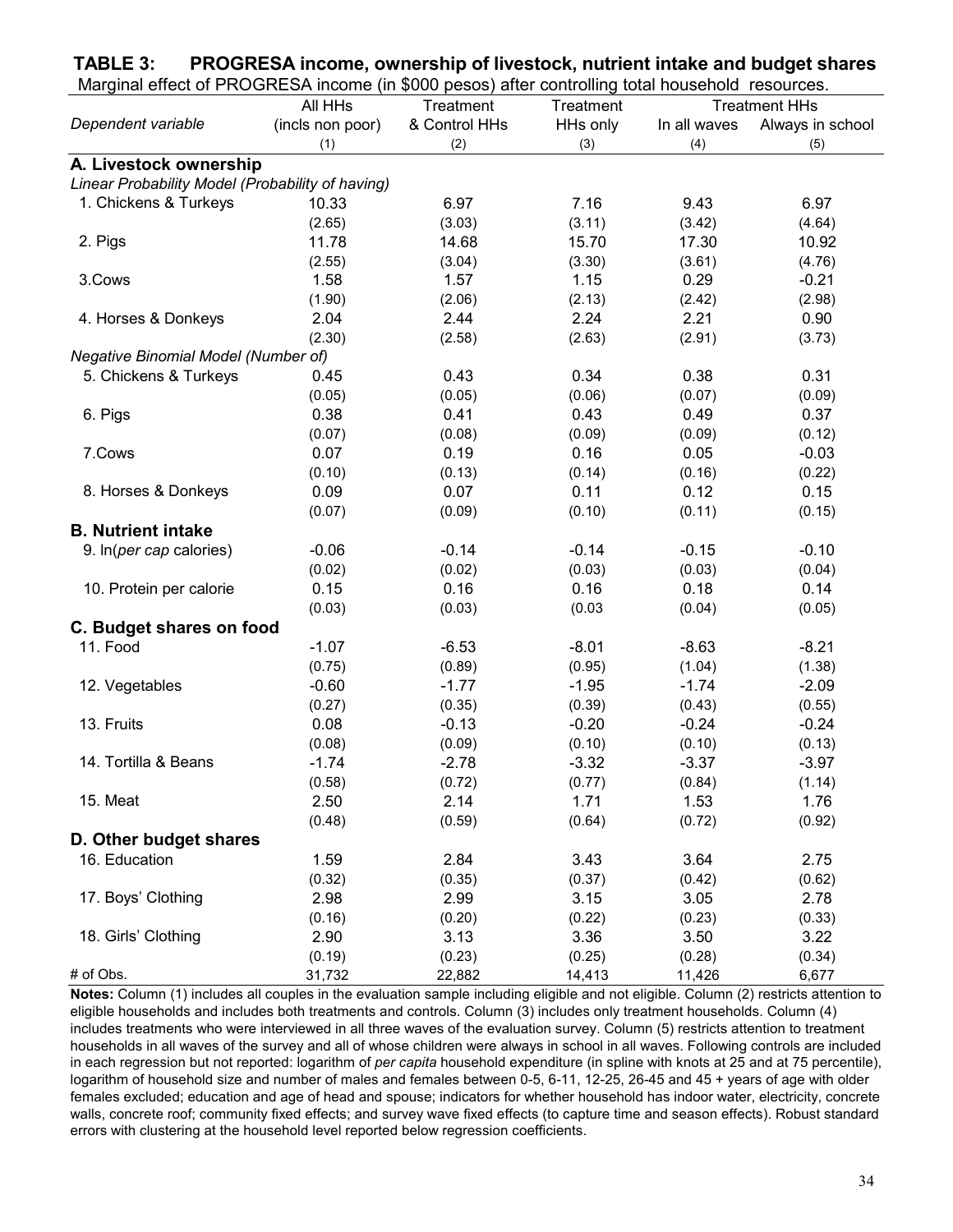#### TABLE 4: Marginal effect of PROGRESA income (in \$000s pesos) on ownership of livestock, nutrient intake and budget shares

| Column                                           | A                       |                   | B                                      |                | C               |             | D                              | E                      | F                |                |
|--------------------------------------------------|-------------------------|-------------------|----------------------------------------|----------------|-----------------|-------------|--------------------------------|------------------------|------------------|----------------|
|                                                  | Treatment<br><b>HHs</b> |                   | Level and variance of benefit Expected |                |                 |             | Actual and<br>expected benefit | $\overline{H}$<br>F.E. | HH head is       | HH head<br>is  |
|                                                  | Prog inc                | Prog<br>inc       | Var(Prog)                              | Var(HH<br>inc) | E(Prog)<br>inc) | Prog<br>inc | E(Prog<br>inc)                 | Prog<br>inc            | Single<br>female | Single<br>male |
|                                                  | (A1)                    | (B1)              | (B2)                                   | (B3)           | (C1)            | (D1)        | (D2)                           | (E1)                   | (F1)             | (F2)           |
| A. Livestock ownership                           |                         |                   |                                        |                |                 |             |                                |                        |                  |                |
| Linear Probability Model (Probability of having) |                         |                   |                                        |                |                 |             |                                |                        |                  |                |
| 1. Chickens                                      | 10.33                   | 4.45              | 0.81                                   | 0.04           | 3.05            | 6.99        | 2.72                           | $-0.21$                | 0.01             | 0.03           |
| & turkeys                                        | (2.65)                  | (3.58)            | (0.57)                                 | (0.12)         | (2.61)          | (3.11)      | (2.62)                         | (5.76)                 | (0.02)           | (0.04)         |
| 2. Pigs                                          | 11.78                   | 12.43             | 1.00                                   | 0.17           | 2.82            | 15.54       | 2.09                           | 4.54                   | $-0.01$          | 0.04           |
|                                                  |                         | $(2.55)$ $(3.66)$ | (0.58)                                 | (0.13)         | (2.33)          | (3.30)      | (2.35)                         | (5.85)                 | (0.02)           | (0.04)         |
| Negative Binomial Model (Number of)              |                         |                   |                                        |                |                 |             |                                |                        |                  |                |
| 3. Chickens                                      | 0.45                    | 0.25              | 0.03                                   | $-0.001$       | 0.16            | 0.33        | 0.13                           | 0.33                   | 0.0000           | 0.0000         |
| & turkeys                                        | (0.05)                  | (0.07)            | (0.01)                                 | (0.008)        | (0.06)          | (0.06)      | (0.06)                         | (0.08)                 | (0.00002)        | (0.001)        |
| 4. Pigs                                          | 0.38                    | 0.31              | 0.04                                   | 0.02           | 0.09            | 0.42        | 0.06                           | 0.30                   | 0.0000           | 0.002          |
|                                                  | (0.07)                  | (0.10)            | (0.02)                                 | (0.006)        | (0.08)          | (0.09)      | (0.08)                         | (0.11)                 | (0.001)          | (0.002)        |
| <b>B. Nutrient intake</b>                        |                         |                   |                                        |                |                 |             |                                |                        |                  |                |
| 5. In (per cap                                   | $-0.14$                 | $-0.19$           | 0.02                                   | 0.001          | 0.03            | $-0.15$     | 0.05                           | $-0.20$                | 0.0001           | 0.0002         |
| calories                                         | (0.03)                  | (0.04)            | (0.005)                                | (0.002)        | (0.03)          | (0.03)      | (0.03)                         | (0.07)                 | (0.0002)         | (0.0004)       |
| 6. Protein                                       | 0.16                    | 0.23              | $-0.02$                                | $-0.003$       | $-0.01$         | 0.17        | $-0.03$                        | 0.21                   | 0.0003           | 0.0001         |
| per calorie                                      | (0.04)                  | (0.04)            | (0.01)                                 | (0.002)        | (0.03)          | (0.04)      | (0.03)                         | (0.08)                 | (0.0002)         | (0.001)        |
| C. Budget shares on food                         |                         |                   |                                        |                |                 |             |                                |                        |                  |                |
| 7. Food                                          | $-8.01$                 | $-7.56$           | $-0.16$                                | 0.14           | $-4.55$         | $-6.99$     | $-3.00$                        | $-0.65$                | 0.002            | $-0.02$        |
|                                                  | (0.95)                  | (1.13)            | (0.18)                                 | (0.04)         | (0.77)          | (0.99)      | (0.80)                         | (1.99)                 | (0.008)          | (0.03)         |
| 8. Vegetables                                    | $-1.95$                 | $-3.25$           | 0.33                                   | $-0.01$        | $-1.02$         | $-1.75$     | $-0.63$                        | $-0.55$                | $-0.004$         | $-0.01$        |
|                                                  | (0.39)                  | (0.50)            | (0.08)                                 | (0.02)         | (0.32)          | (0.40)      | (0.33)                         | (0.88)                 | (0.003)          | (0.01)         |
| 9. Fruits                                        | $-0.20$                 | $-0.17$           | $-0.01$                                | 0.00           | $-0.11$         | $-0.17$     | $-0.07$                        | $-0.24$                | 0.0004           | $-0.004$       |
|                                                  | (0.10)                  | (0.13)            | (0.02)                                 | (0.0002)       | (0.07)          | (0.11)      | (0.08)                         | (0.21)                 | (0.001)          | (0.004)        |
| 10. Tortilla                                     | $-3.32$                 | $-3.69$           | 0.10                                   | 0.22           | $-1.29$         | $-3.13$     | $-0.60$                        | $-2.44$                | 0.0001           | 0.01           |
| & beans                                          | (0.77)                  | (0.96)            | (0.15)                                 | (0.06)         | (0.63)          | (0.80)      | (0.65)                         | (1.74)                 | (0.008)          | (0.02)         |
| 11. Meat                                         | 1.71                    | 3.24              | $-0.44$                                | $-0.04$        | $-0.15$         | 1.91        | $-0.58$                        | 2.28                   | 0.006            | $-0.01$        |
|                                                  | (0.64)                  | (0.74)            | (0.11)                                 | (0.03)         | (0.51)          | (0.65)      | (0.52)                         | (1.31)                 | (0.01)           | (0.02)         |
| D. Other budget shares                           |                         |                   |                                        |                |                 |             |                                |                        |                  |                |
| 12 Education                                     | 3.43                    | 2.14              | 0.38                                   | 0.00           | 2.46            | 2.80        | 1.84                           | 0.22                   | $-0.001$         | $-0.01$        |
|                                                  | (0.37)                  | (0.45)            | (0.08)                                 | (0.01)         | (0.29)          | (0.38)      | (0.30)                         | (0.80)                 | (0.002)          | (0.02)         |
| 13. Boy's                                        | 3.15                    | 2.9               | 0.07                                   | $-0.04$        | 1.48            | 2.86        | 0.85                           | 1.11                   | 0.001            | 0.01           |
| clothing                                         | (0.22)                  | (0.26)            | (0.04)                                 | (0.01)         | (0.17)          | (0.23)      | (0.18)                         | (0.43)                 | (0.002)          | (0.01)         |
| 14. Girl's                                       | 3.36                    | 3.19              | 0.05                                   | $-0.01$        | 1.42            | 3.11        | 0.73                           | 2.11                   | 0.001            | 0.01           |
| clothing                                         | (0.25)                  | (0.29)            | (0.04)                                 | (0.01)         | (0.17)          | (0.26)      | (0.18)                         | (0.48)                 | (0.002)          | (0.01)         |

Specification tests and evaluation of alternative interpretations

Notes: Column (A1) repeats Table 3 column 3 for reference. Panel B shows marginal effect of PROGRESA benefit in \$000s pesos, (B1) after controlling the variance of the benefit (B2) and the variance of total household income (B3). Panel C reports effect of expected PROGRESA benefit (C1). Panel D reports effect of PROGRESA benefit (D1) controlling for expected benefit (D2). Panel E reports effect of PROGRESA benefit after controlling HH fixed effect. Panel F reports effect of PROGRESA benefit for 2 different samples: households headed by a single female (F1), and households headed by single male (F2); sample sizes are 658 and 244 respectively. See notes to Table 3.